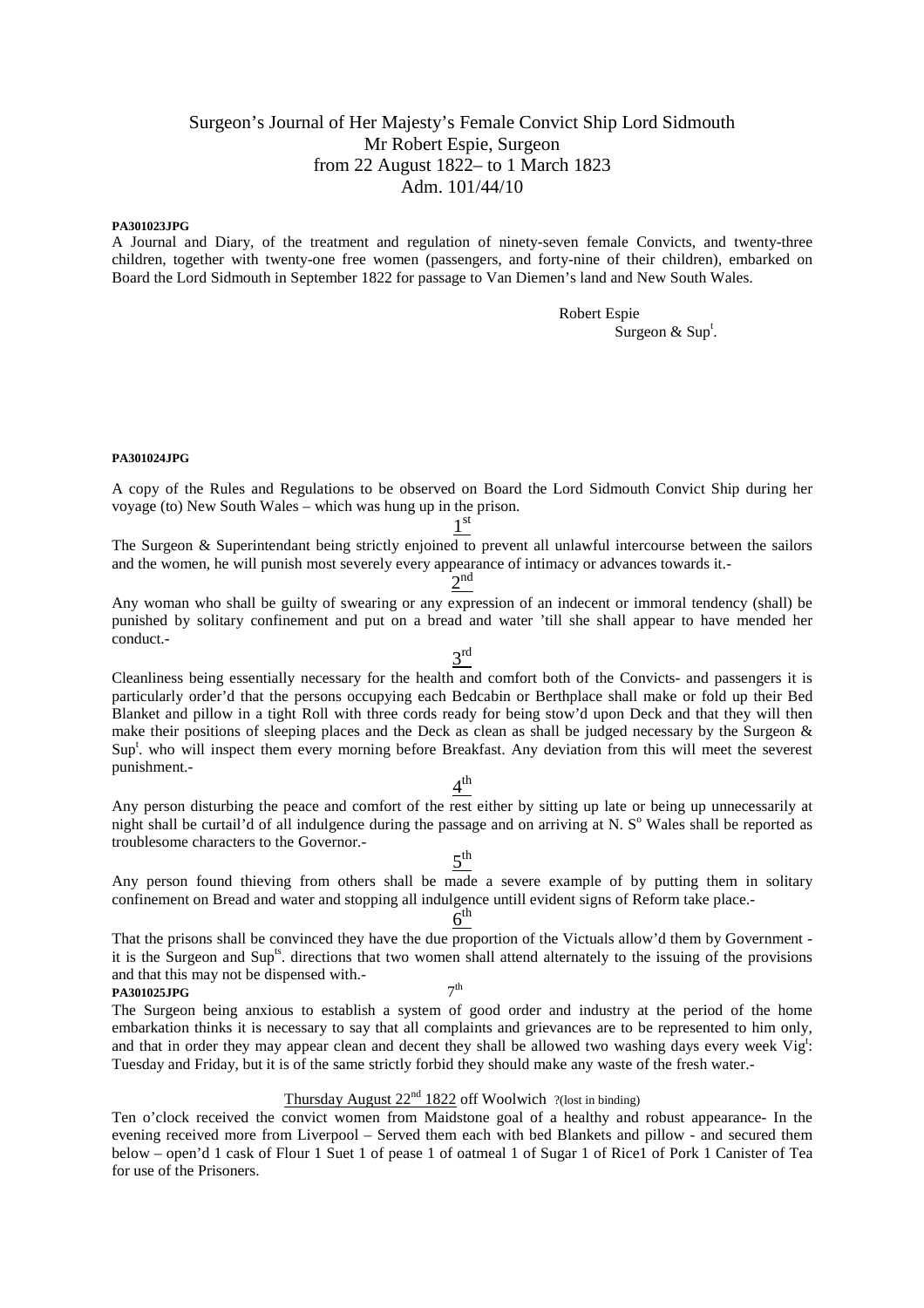## Friday August 23rd 1822 Woolwich

In the course of the forenoon received thirty-one home Prisoners from Newgate 8 from Bristol, and 2 from Hosremonger Lane gaol together with 13 children all I am happy to say in a healthy and orderly state placed them in proper messes and issued them their Bedding and regulated them as I could best devise for their health and comfort – In the evening received 4 female convicts from York Castle making a total on  $B^d$ . of 53 – placed a Scale of the Victualling in the prison – There is yet no appearance of any improper liberties on the part of the Sailors- a little after Sunset secured them below.-

## Saturday Aug<sup>t</sup>. 24<sup>th</sup> 1822 Woolwich

Weather moderately hot today open'd the prison at six o'clock and had all the beds tied up properly, and stowed upon deck – made the women scrub and clean every part of the prison most strictly shewing them what would be expected thr'out the ensuing voyage, which I am happy to say has been easily enforced among them- at 9 o'clock Mrs Pryor made one of her visits and distributions among the prisoners many useful articles of Haberdashery etc. Secured the women below a little after Sunset.-

## Sunday  $\text{Aug}^t 25^{\text{th}} 1822$  Woolwich

Weather cool and comfortable this morning – had the prison open'd at six o'clock- Stow'd the beds and bedding upon Deck, and made the women scrub and cleanse every part of the prison before Breakfast – I find them very tractable and kindly to each other – at nine o'clock (a.m.) made them clean themselves for Divine Service which as performed in the prison – none indisposed – secured (them?) below at dark.

#### PA301026JPG (begins 2 lines above) Monday Aug<sup>t</sup> 26<sup>th</sup> 1822 Woolwich

Weather today cool and fine – regulated the women precisely as yesterday with regard to cleanliness, find (them?) apt and expert at cleaning and orderly behind? particularly? those from Newgate. at ½ past nine Mrs Pryor paid us a visit and remained on Board 'till two o'clock She gave the women several useful articles such as aprons. none indisposed. Received five prisoners – four from Nottingham and one from the city of York.-

## Tuesday Aug<sup>t</sup> 27<sup>th</sup> 1822 Woolwich

Open'd the prison door at six o'clock and stowed the beds on Deck, afterwards making the women clean every part of the lower deck and bedplaces most thoroughly with sand?(lost in binding) and Holy Stones – regulated their Bags and Boxes in four? places some in the Sick Bay and others in the hold. at 11 o'clock received five prisoners 1 from Exeter 1 from Leicester 2 from Chester 1 from Warwick? arranged them into proper messes and gave them their bedding – Soon after sunset secured them below.-

## Wednesday Aug<sup>t</sup> 28<sup>th</sup> 1822 Woolwich

Weather -dull and inclined to be wet, open'd the prison door at 6 o'clock and had the bedding stow'd upon Deck as usual made a woman from each mess remain below to clean the bedplaces – at 8 o'clock went to Breakfast as customary- Received eleven prisoners 1 from Stafford five from Newcastle four from Ilchester and one from Carlyle together with their children – embarked 3 free women & five children - none of the women indisposed – Secured them below at dark. –

## Thursday  $\text{Aug}^t 29^{\text{th}} 1822$  Woolwich

Weather boisterous but not wet – had the prisoners on Deck at 6 o'clock and stowed the bedding as usual – had the prison well clean'd before breakfast - at 8 o'clock the decks were nearly dry admitted the women below. In the course of the evening one of the free women fell from the Deck into the forehold by which she received a considerable fright, but strange to say no particular hurt- took 20 oz of Blood from her arm as soon as the confusion which the fall had occasion'd had subsided- none otherwise indisposed – Secured them at night.-

#### $PA301027JPG(begins in 2<sup>nd</sup> line)$ Friday Aug<sup>t</sup>  $30^{th}$  1822 Woolwich

Weather very fine and moderate, made the women attend to their comforts in respect of cleanliness nearly as yesterday – two convicts ailing from complaints of their Bowels, which I think has been occasion'd by the water which is sometimes at this place brakish(sic)- gave them each a small dose of Salts dissolved in a large portion of water which had the desired effect of cleansing their Bowels & entirely relieving-. In the course of the forenoon rec'd 14 convicts - Vig<sup>t</sup>: 1 from Nottingham 2 from Wiltshire 4 from Preston and 7 from Lancaster disposed of in proper Messes & Berths and as usual took account of their clothes. Mary Ennis the cook woman is still labouring under the effects of the fall, but has no particular symptoms that require anything further than a cooling dose of physic – In the evening received 4 free women with eleven children – Regulations same.-

## Saturday Aug<sup>t</sup> 31<sup>st</sup> 1822 Woolwich

Weather serene and beautiful, had the prison clean'd & regulated as usual – and the bedding stowed upon deck – nine o'clock Mrs Pryor and Mrs Coventry came on Board and issued to the women several useful articles besides a great deal of good advice – In the course of the forenoon received 4 prisoners 1 from Norwich and 5 from Glocester(sic) – put them into Messes – Elizabeth Berry (convict) has been taken excessively ill during the night with inflammation of her Lungs, she says she has felt it coming on her for the last three days attended with a litttle relaxation of her Bowels the pulse is? hard and quick and the skin hot and dry I now deploy'd the Lancet 'till I had caused a relaxation of all the urgent symptoms, afterwards giving her a saline purgative. The woman who fell from the Deck a few days ago feels nearly recover'd – We have at present on  $B^d$  92 Convicts – with 17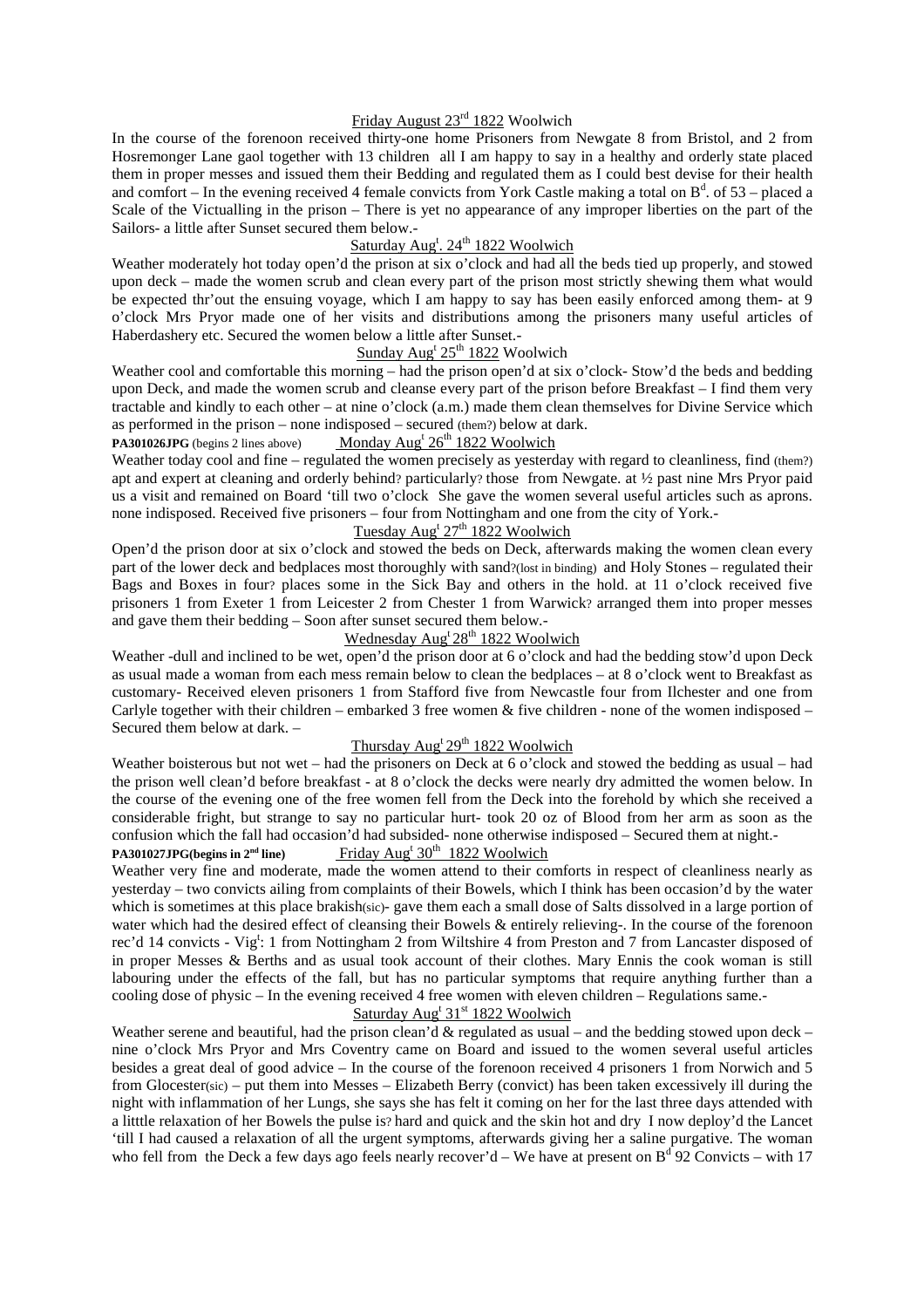children and 17 free women with 36 children – Secured the prison doors a little after Sunset, and the free womens place at 9 o'clock.-

## Sunday September  $1<sup>st</sup> 1822$  Woolwich

Weather same – regulations with regard to cleanliness same as before at 11 o'clock muster'd all the women and found them exceedingly clean – assembl'd them for Divine Service which was performed by a clergyman from Hampstead they conduct themselves very orderly so far – many of the women complain of laxity of their Bowels, which may be attributed to change of living it has in no case yet been serious and is generally removed by cleaning the Bowels of the offending matter – at night received 4  $p^{rs}$  from Edinburgh regulated them as customary – other regulations same.-

## Monday September 2<sup>nd</sup> 1822 Woolwich

Stowed the beds on deck at 6 o'clock and had all the women up except one of each Mess who was kept below for the purpose of cleaning the berthplaces – at  $8$  o'clock inspected every part of the prison which I found clean and comfortable – at 12 a.m. received a convict from Lincoln. muster'd all the  $p^{rs}$  at Sunset and secured them below.-

## **PA301028JPG** Tuesday September 3<sup>rd</sup> 122 Woolwich

Weather very fine – have had the beds stowed and the prison and free womens place made exceedingly clean before breakfast. none of the women seriously ill altho' there are? several who have not recovered completely the effect of ther Diarrhea(sic) which they have had – I was busily employed thro'out this day in having all the superfluous Luggage both belonging to the convicts and free passengers stowed away in the Hold – directed every prisoner to wear quol? Clothing - had the Beds put below at Sunset and after secured the prison door. There are now on  $B^d$  19 free women with 44 children and 97 Convicts with 22 children.-.

## Wednesday September 4<sup>th</sup> 1822 Woolwich

Weather remarkable fine – had all the beds stowed on Deck by six o'clock and kept a woman of each berth below for the purpose of cleaning it– kept all the women on Deck 'till –? o'clock when the prison looked beautifully clean - ? of the prisoners begin to be obstreperous which will shortly render it necessary to punish them if they persist in it. The derangement of the Bowels seems to go almost over the whole of them, but it is of no serious moment being almost generally removed with a single dose of Salts followed by an Anodyne at night.- Secured the doors at dark as usual.-

## Thursday September the  $5<sup>th</sup> 1822$  Woolwich

Weather rather boisterous thro'out the day – had the beds stowed and prison clean'd before breakfast as yesterday. at  $\frac{1}{2}$  past nine Mrs Pryor came on B<sup>d</sup>. and distributed a great quantity of useful articles and as had been previously issued to other Messes when she last visited us- she remained on  $B<sup>d</sup>$ . 'till three – none of the prisoners seriously indisposed and every (thing?) at present appears pleasant and agreeable – had the bedding sent below at Sunset and secured the prison shortly afterwards and the free womens place at 9 o'clock.-

## $Fridav$  September  $6<sup>th</sup>$  1822 Woolwich

Weather serene and mild - Regulations not materially differing from other days- The prison and free womens place both very clean –made a Request to the Master of the Ship that he would appoint two lads to do nothing else but attend to the lower deck – which he did – had a visit from Mr Capper of the Secretary of States office who expressed himself highly pleased with the ship and the regulations I had put in force – had also a short visit from J.T.Bigge Esq. late Commissioner to N.S.Wales. Women generally in good health and tolerably tractable. **PA301029JPG (begins on**  $3^{rd}$  **line below) Saturday September**  $7^{th}$  **1822 Woolwich** 

Weather very fine. had the beds stowed on Deck at six o'clock and the prison and the free womens places clean'd out before breakfast – at 8 a.m. inspected the berthplaces all thro'- nine o'clock Mrs Pryor came on Board and completed all her arrangements, having given, each of the women a quantity of patchwork and other articles to employ them during the voyage – two women unwell one from the effects of seasickness in coming from Scotland and the other from a severe cold – secured the prison at dark.-

## Sunday September  $8<sup>th</sup>$  1822 Woolwich

Weather today gloomy and boisterous, made the prisoners and free women clean their places as usual Handcuffed Mary Turner for violent and abusive conduct last night in the prison after dark – at eleven a.m. mustered all the women – Bond and free clean for Divine Service which was performed by the Rev<sup>d</sup> Dr Marsh of Hamp(lost ending)? Mrs Pryor and two gentlemen from the Missionary Society came on  $B<sup>d</sup>$  and gave a Bible to each Convict woman in the Ship and deliver'd a suitable address and at 3 p.m. Mrs Pryor read an address to the women which was? extremely appropriate and affecting. She afterwards took leave of them in a most kindly and affecting manner. one woman weakly and confined to bed from the effects of Seasickness- every thing agreeable and pleasant thro'out the day – bedding not up today – Secured the prison as usual at dark.- Released Mary Turner at night.-

## Monday September  $9<sup>th</sup> 1822$  Woolwich

Weather a little boisterous but not unpleasant, had the prison and the free womens places well clean'd out in the morning – Beds stow'd on Deck as usual- none seriously ill altho' some trifling ailings exist such as slight colds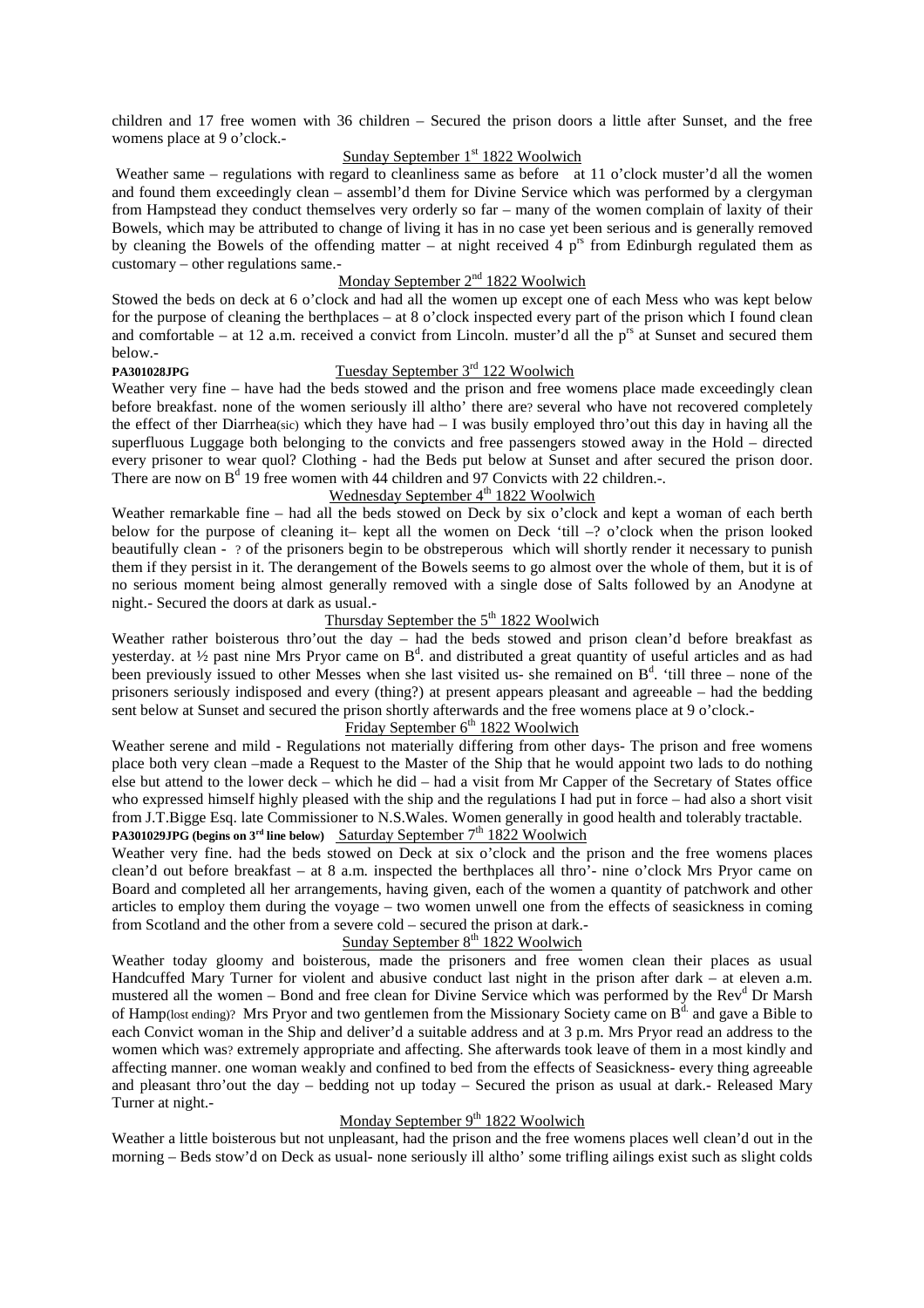& Diarrhea- every thing quiet and orderly thro'out the day, a little after Sunset secured them below – open'd 1 cask of Butter and 1 of Sugar.-

## Tuesday September  $10^{th}$  1822 Woolwich

Weather dry but a little cold – had the beds stowed on Deck as usual, and the prison properly clean'd out, at 8 o'clock allow'd them below for breakfast. Handcuffed Ann Bolland for violent and abusive language, but released her shortly on a promise that she would behave well thro'out the voyage, none seriously ill – Served a Towel to each of the Convicts – at a little after Sunset secured the prison, and locked the free women in at nine o'clock.-

## Wednesday September 11<sup>th</sup> 1822 Woolwich

Weather cold this morning, but not unpleasantly so, had the beds stowed and twixt decks clean'd before 8 o'clock as usual – two convict women complaining one of them of a cold and slight pain in her chest and the other of a reaching(sic) and unsettled state of the stomach produced from the motion of the vessel she came on from Firth - In the evening received our sailing orders and proceeded as far down the River as Gallions – kept the women & children below to be out of the people's? way in working the Ship – Secured the prison a little after Sunset and the free womens place at eight o'clock. The Rev<sup>d</sup> Mr Williams of the Church Missionary Society with his wife and three children embarked today for a passage.-

## **PA301030JPG** Thursday September 12<sup>th</sup> 1822 - proceeding down? the Thames

Weather cool but very fine, had all the beds stowed on Deck at half past six this morning and made the women clean all their berthplaces and the prison deck as usual – one of the women ill from a cold and sore throat. The prisoners conduct themselves tolerably well so far – In the evening came to an Anchor a little below Gravesend – had the women below most of the day in consequence of the Decks being (in) confusion - Secured the prison doors a little after Sunset.

## Friday September 13<sup>th</sup> 1822 - below Gravesend

Weather rough and rather cold – wind blowing from the East. Regulations during the morning entirely the same as on other days – Several children ailing from colds and affections of their Bowels – kept the women below most all this day owing to the ..??th of getting under weigh etc. a little after Sunset secured the prison.-

## Saturday September 14<sup>th</sup> 1822 Queen's Ch(annel?)

Weather remarkably fine. had the prison clean'd as usual, but could not stow the beds on Deck owing to the Ship being about to move and many of the women Seasick – Elizabeth Collins, Convict, has been seized during the night with a violent affection of the Chest, and most prompt antiphlogistic measures (with her) which in? the course of the day nearly reduced it - other remains as yesterday.-

## Sunday September  $15<sup>th</sup>$  1822 At Anchor off Margate

Weather rough and the ship very uneasy, which has made all the women seasick – Beds not up and had but a very imperfect cleaning of the 'tween Decks - Elizabeth Collins has had a good night, having been largely purged during the last 12 hours – she appears to breathe without pain  $-1$  therefore have not given her any medicines and will wait symptoms- I have been much employ'd thro'out the day making those who are able to move about attend upon the rest – locked the prison and free womens places at dark.-

# Monday September  $16<sup>th</sup>$  1822 off So Toreland

Weather serene and pleasant this morning, which has served us very much in getting the women and children on Deck to wash and clean themselves after their seasickness – had the prison and free womens places as well clean'd out as circumstances would admit of – Beds not upon Deck owing to the unsettled state of the Ship – several women applied to the Hospital this morning with complaints of their bowels and colds, but none of them at all serious – Elizabeth Collins has had no relapse – I have been constantly employ'd thro'out the day attending to various little wants and arrangements – Handcuffed Ann Jackson and Ann Bell for violent and abusive conduct and put them into the Coal Hole several hours during the day - Secured the prison and free womens place at Dark open'd 1 cask of Vinegar and 1 cask of Beef  $6377.38.P =$ 

## PA301031JPG **Tuesday September 17th 1822 off Dungeness**

Weather damp and foggy, but withal mild – had all the beds stowed on Deck and the women up except one? of each Mess who was left below for the purpose of cleaning etc. at half past 8 allowed them to go below – prison and free womens place being exceedingly clean & dry. one of the women complains of an acute pain in her chest, but which is unattended by febrile symptoms. Gave her a small dose of purgative medicine – Regulations in the evening same as before – open'd a cask of Beef.

## Wednesday September 18<sup>th</sup> 1822 off Torbay

Weather fine wind from the North Eastward, and the Ship making rapid progress to the Southward – had the beds stowed on Deck and the prison cleaned thoroughly in every part before ? o'clock – one of the convicts considerably indisposed – kept women on Deck most of the day for the benefit of the w(eather?) – punished Ann Billings for thieving from her Messmates by shaving her head – attended to the getting down of the Beds and closing the doors at dark – open'd 1 cask of ? and 1 cask of Beef.  $n^{\circ}$ .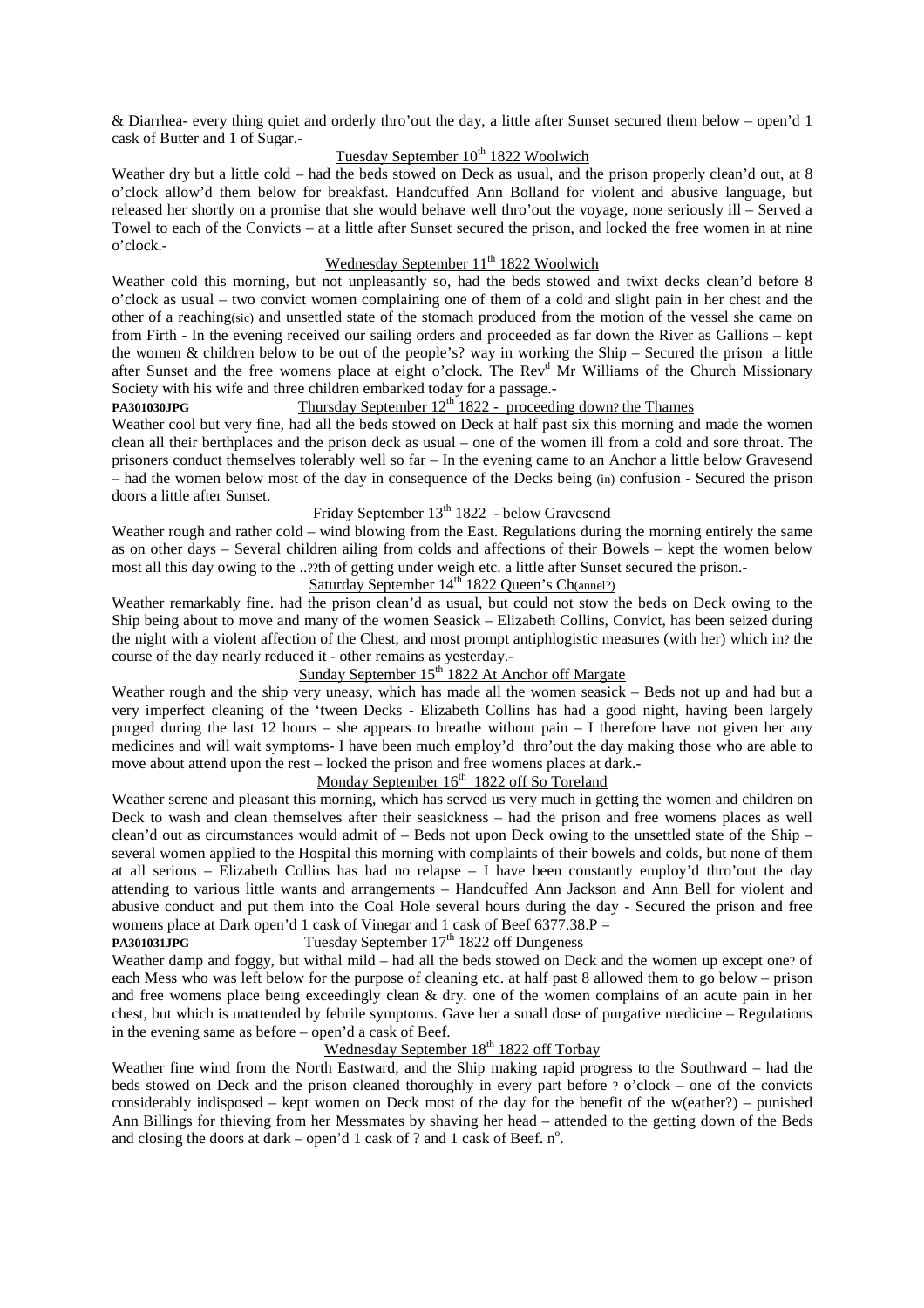## Thursday September 19<sup>th</sup> 1822 off Ushant

Weather boisterous and the Ship very uneasy, wind fair- had the bedding stowed on deck and the prison & free place made clean as possible before breakfast, some of the women a good deal seasick and one or two are? in other respects - In the morning the wind increased to gale? accompanied with heavy rain which has made the women very uncomfortable, got the bedding below early to be out of the wet and secured the doors at night as usual.-

## Friday September 20<sup>th</sup> 1822

Weather rough and extremely wet thro'out the morning and forepart of the day – women excessively seasick except a very few who seem to have got over it, beds not up and the prison and free womens place (from the hatches being unavoidably kept on) damp and unwholesome. towards noon the weather clean'd up which was extremely beneficial to every person on  $B<sup>d</sup>$  – none seriously ill – Secured the doors at dark.

Saturday September 21st 1822 Lat. 45° 49ʺ N.

Longitude.  $11^{\circ}$  24" West

Weather mild and nearly calm, every thing on Board feels exceedingly damp, had the beds all stowed upon Deck and the women all up except one of each Mess who was left below to clean - In the course of the forenoon dry Holyston'd the lower deck and put every thing in proper order – none seriously indisposed altho' many complain of debility and lowness from the affects of their late seasickness – Secured the doors shortly after the beds were sent below,-

**PA301032JPG (begins on 3<sup>rd</sup> line below)** Sunday September 22<sup>nd</sup> 1822 Lat. 44° 14" North

Weather rainy and unpleasant and especially so during the after part of the day – bedding up and cleanliness observed as on other days. at 10 o'clock mustered all the women and children in their respective Messes and found them clean, afterwards arranged them in proper order in the prison for Divine Service which was performed by the Missionary, Mr Williams – two of the convict women exceedingly low and weakly occasioned by their late seasickness – gave Sago with port Wine as often as the stomach would bear it – other Remarks not material.-

Monday September  $23^{\text{rd}}$  1822 Lat.  $44^{\circ}$  "?

Long.  $14^{\circ}$  35" West

Weather fine had all the women on Deck this morning as usual 'till 8 o'clock except the women who were selected for cleaning etc. Many of the women feel seasick and dispirited, but none I am glad to say are confined – Served a pound of Marine Soap to each woman Bond and free, issued a quantity of Donkins preserved meat for the nourishment of those who most required it – attended to getting down the beds and closing the doors as usual.-

## Tuesday September  $24^{th}$  1822 Lat.  $42^{\circ}$  55"

Long. 12° 24

Weather rough and unpleasant. Ship very uneasy – stowed beds in the netting as customary, and had the Deck as well clean'd as circumstances would admit – none ill? except from the effect of Seasickness – my constant attention has been bestowed upon the regulation and comfort of the p(eople?) entrusted to my care.

## Wednesday September  $25<sup>th</sup> 1822$  Lat.  $40<sup>°</sup> 20''$

Long. 12° 15ʺ West

Weather very rough – women still seasick, could neither get the beds up nor have the lower deck clean'd – In the day I have been constantly employed attending to their various little wants occasioned by the helpless state they have been brought to by the motion of the Ship – Secured the doors at dark as customary.- Thursday September  $26<sup>th</sup> 1822$  Lat. 38° 40" N.

## Long.  $14^{\circ}$  10" West

Weather mild and fine – had all the women and children on deck this morning to wash and clean themselves and had the 'tween decks thoroughly clean'd in every part which was very much wanted- none seriously indisposed altho' many of them are extremely weak and helpless this day being mild thro'out I kept them up all day which had a visible effect on them - Regulations at night not differing from other days.<br>Friday September  $27^{\text{th}}$  1822 - Lat.  $35^{\circ}$  41" N.

```
Friday September 27<sup>th</sup> 1822 -
```
Long.  $14^{\circ}$  4" West

Weather mild and fine - Women all well - had the beds stowed upon deck and the prison and free womens place made exceedingly clean in every part before breakfast – had occasion to punish Mary Heather and Deborah Saunders by putting them 24 hours in solitary confinement in the Coal Hole, the former for indolence accompanied with insolence and the latter for insolence to the chief officer – served out combs to those who most wanted them and opened a bale of Hospital furniture - attended in the evening to getting down the bedding and other matters as customary. **PA301033JPG Saturday September 28<sup>th</sup> 1822** Lat. 35° 53".

Long.  $14^{\circ}$  ?

Weather remarkably fine- stowed Beds on Deck (six?)in the morning and had all the women and children to wash themselves before breakfast.- In the forenoon (washed?) the lower deck and made the women dine above in order?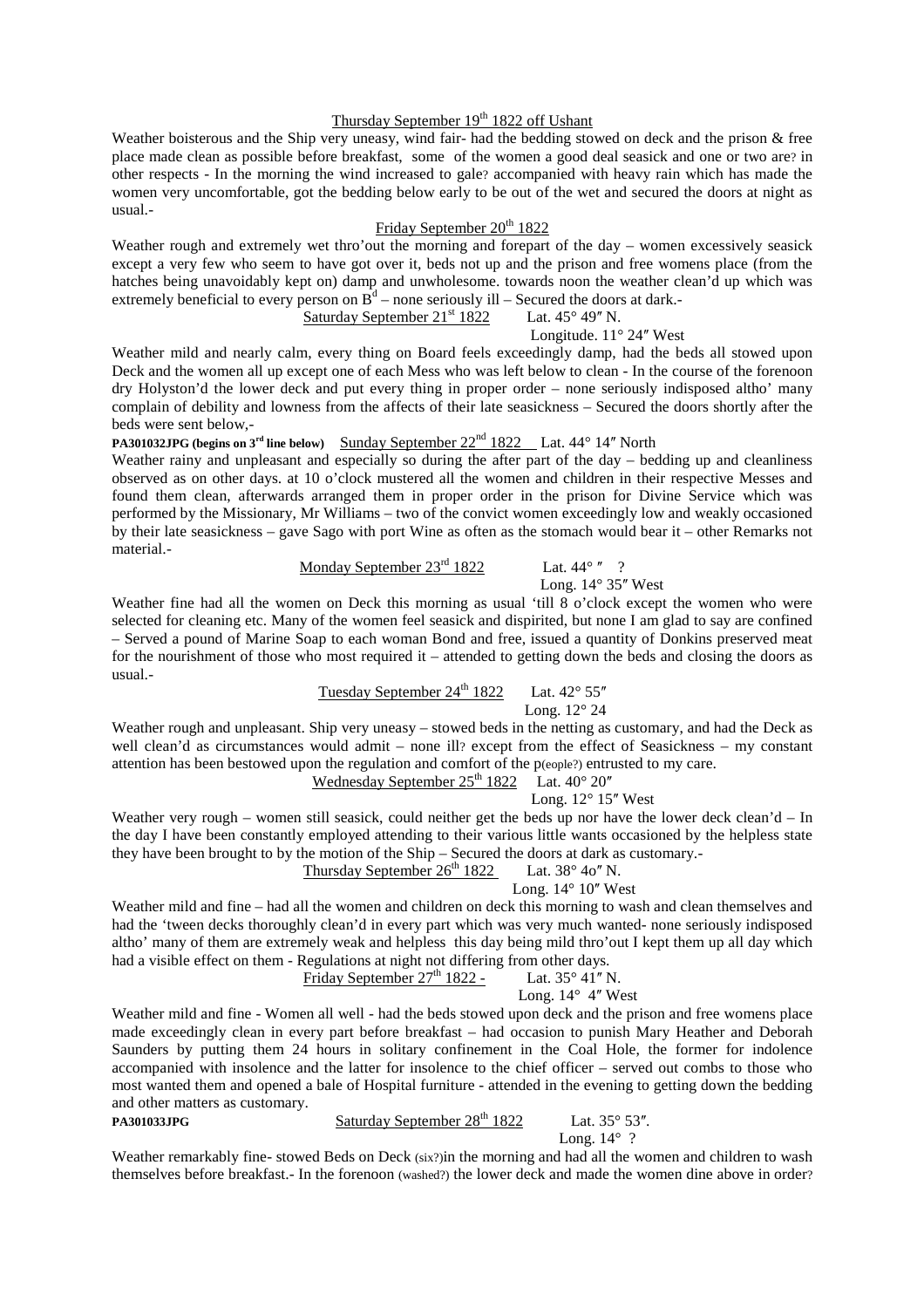that the prison might get thoroughly dry before they were admitted below – none seriously indisposed altho' some? have not completely recovered the effects of their seasickness. I released the two prisoners whom I had confined in the Coal Hole yesterday even before closing the prison –

I am happy to be able to remark that the women generally are most orderly disposed, indeed I sh<sup>d</sup> not have thought from all I have heard of the ungovernable character of female Convicts that those sh<sup>d</sup> have been so easily managed – it is quite true to add that I cannot spare one hour from looking after them otherwise a breach of the last article of my Instructions would infallibly take place, but hitherto I have nothing to complain of on the part of the sailors taking liberty with the women – Regulations the same in the evng as (usual?)

## Sunday September  $29^{th}$  1822 Lat. 34 $\degree$  35" N.

#### Long.  $13^{\circ}$  20" West

Weather boisterous in the extreme, beds not upon deck? and the women very little up thro'out the day owing to the heavy seas that are constantly breaking over the ship – none ill except for Seasickness – no other remarks of any importance – Secured the doors at dark.-

# Monday September  $30<sup>th</sup> 1822$  Lat.  $31<sup>°</sup> 12''$  N.

## Long.  $14^{\circ}$  11" West

Weather remarkably fine – had the prison and free womens places properly clean'd before breakfast this morning and had all the scuttles out during the day – made all those that were any way ailing from Seasickness and otherwise go on Deck – at 11 o'clock served out the patchwork left in my charge by the Quaker Ladies and strictly enjoin'd them not to barter or alienate it. but each should make her own and muster it – commenced a school for the children under the superintendure of the clergyman assisted by two of the free women – nothing of any importance thro'out the day – Regulations same as usual.-

## Tuesday October  $1<sup>st</sup> 1822$  Lat. 30° 9" N.

Weather same – had the prison deck properly clean'd and the beds stowed as usual before breakfast, and the prisoners have been constantly employ'd thro'out the day at their patchwork – School going well under the care of the parson – none confined from illness – women washing their clothes during the forenoon.- Wednesday Oct<sup>r</sup> 2<sup>nd</sup> 1822

#### Lat.  $28^\circ$  32" North. Long.  $15^{\circ}$  2" W

Weather fine – had the bedding stow'd on Deck as usual, and the prison and free womens place thoroughly clean'd and aired before breakfast – at 3 o'clock last night departed this life a Twin child of 18 months old belonging to a free woman named Edwards. this child with its fellow which will soon follow it; beggars any description I might attempt to put upon paper it has not had any acute disease, but merely "Tabes" produced by bad living and bad nursing which I endeavour'd to relieve by administering nourishment and slightly alterative doses of mercury the other child is precisely in the same state- In their weights would not have made more than a few pounds. The school goes on as usual and the women are actively employ'd making their quilts etc. – none seriously indisposed - Ship close under the Isle of Palma. Secured the prison doors at dark and the free women at 8 o'clock, which I have advised as a general rule.

## **PA301034JPG ( began 4 lines above)** Thursday October 3<sup>rd</sup> 1822

Weather warm and nearly calm – Beds stow'd upon deck and 'tween decks exceedingly well clean'd out before breakfast – Several women have complained this morning at the Hospital of being unwell chiefly caused by costiveness, but none of them anyway dangerously so, gave them each a small dose of Salts with infusion of Sennæ – punished Jane Gordon by putting her in Solitary confinement in the Coal Hole for making a disturbance yesterday evening while the clergyman was at prayers - This woman is an abandoned character and I think the worst on Board – the women (have?) free egress and regress to the deck – attended to the getting of the beds and closing the doors as usual.-

## Friday October  $4^{\text{th}}$  1822 Lat  $20^{\circ}$  N.

Long. 16°

Weather exceedingly fine having got the North East trade winds yesterday about noon – stow'd the beds as usual and had the decks well clean'd before breakfast – released Gordon yesterday evening from confinement with a proper admon(end lost in fold) have opened a Cannister(sic) of Donkins preserved meat to make Soup for the children and women who feel weak no remarks of importance – open'd 1 cask of Flour 1 of P(ork?) and 1 of Sugar. -

## Saturday October  $5^{\text{th}}$  1822 Lat.

Weather same as yesterday – stow'd the beds on Deck as usual, and in the course of the forenoon had the prison and free womens place washed out in every part most thoroughly this ship is the only one of the kind that I have known fitted with Scupper holes in the lower deck, thusly enabling us to wash as they do on board of a Man of War on a Saturday – two women complaining of debility – had Soup made for the children etc as vesterday other regulations same as for last.-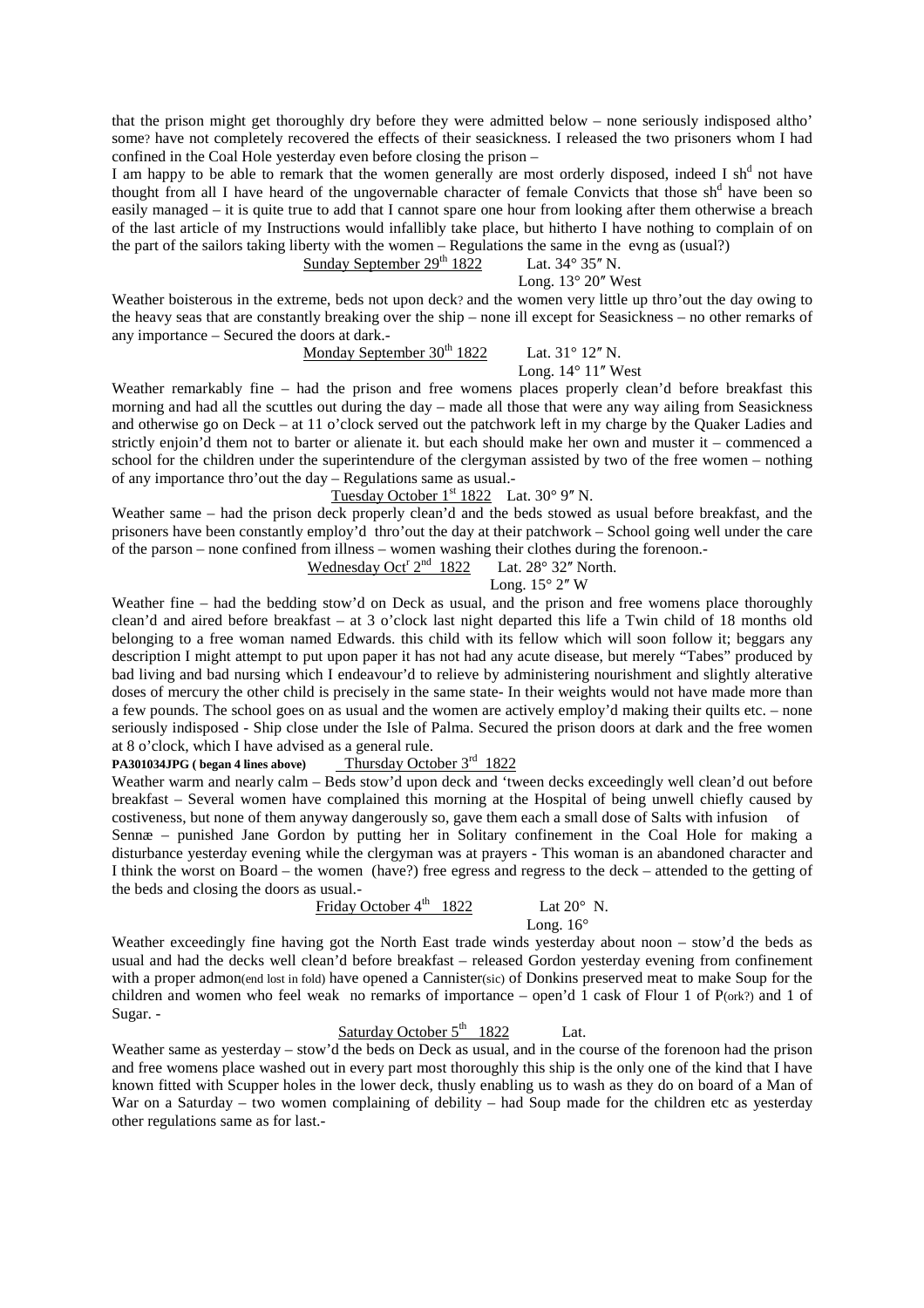Sunday October  $6^{th}$  1822 Lat. 22 $^{\circ}$  53" N.

Long.  $20^{\circ}$  30" West

Weather fine and ship making rapid progress to the Southward – stow'd the beds on Deck early in the morning and had the prison and free womens place well clean'd out before 8 o'clock, at 10 a.m. muster'd all the women and children and found them exceedingly clean, afterwards assembled them on the Quarter Deck for Divine Service which was performed by the Missionary in the afternoon served ½ a pint of wine to each of the prisoners and Limejuice Sherbet afterwards. Regulations entirely same. -

## Monday October  $7^{\text{th}}$  1822 Lat. 21° 17" North.

Long.  $22^{\circ}$  47" West

Weather same, Regulations not differing from other days – none requiring medical treatment – issued Limejuice but with a less quantity of sugar, the Sherbet being too sweet – directed the Steward to serve the remainder separately – Secured the doors at dark and the free womens place precisely at 8 o'clock. open'd 1 cask of Beef & 1 of Pork. -

**PA301035JPG** Tuesday October 8<sup>th</sup> 1822 Lat. 19° 29" N. Long Weather gloomy and extremely close, altho' the wind has not abated. had the decks clean'd and the beds stow'd a usual before breakfast, confined Charlotte King a convict from York Castle for violent and abusive conduct last night after dark in the prison, by putting all day in the Coal Hole on bread and water –attended to the getting down of the beds and closing the doors as usual – have observed no improper liberties on the part of crew towards the women, but this is mainly to my own vigilance.-

Wednesday October  $9^{th}$  1822 Lat. 17° 18" N.

Long.  $25^{\circ}$  31" W

Weather fine – Made the Cape D'Verd Islands this morning about 9 0'clock – Ship making rapid progress to the Southward - Stow'd the bedding on deck early in the morning as usual, and clean'd the prison deck before Breakfast, none seriously ill, altho' many are weakly and full of troubles mostly (I think) (sic) the effects of violent Seasickness as those persons are the ones most? complaining – The School goes on regularly – the quantity of Sugar still being too large I have ordered a third of it to be stopp'd and served out separately. exchanged five Bottles of Hospital Wine with the Master for an adequate quantity of Porter having deem'd it better for those women who feel weakly – Regulations in the evening entirely the same – open'd a cask of pork.<br>Thursday October  $10^{th}$  1822 Lat.  $15^{\circ} 58''$  North. Thursday October  $10^{th}$  1822

Long.  $25^{\circ}$  "West

Weather excessively hot – Thermometer standing at ninety- in prison when the women are below –stow'd the bedding and clean'd the lower deck as usual before breakfast - two women in a very weakly state produced by an irritable state of the stomach – gave them a little porter occasionally which appears to be the only thing they can keep down – had awnings spread on the main deck which enabled me to keep the women up all day – got the bedding at Sunset and secured the prison door at dark and the free womens at 8 o'clock precisely as is customary.-

Friday October  $11<sup>th</sup>$  1822 Lat.  $13°58''$  N.

Long.  $26^{\circ}$  30" West

Weather very sultry, had the beds stow'd and the decks clean'd early in the morning as usual – women employ'd thro'out the forenoon washing their clothes – Several women complain of weakness and various other trifling ailments but none of them are seriously indisposed – have had fresh soup made regularly for those and the children generally - Inoculated a child belonging to a woman named Larkins - Regulations same at night as customary.-

Saturday October  $12^{th}$  1822 Lat.  $12^{\circ}$  14" N.

Long.  $24^\circ$  "West

Weather mostly same – had the bedding stowed on Deck as usual and the lower deck wash'd in the forenoon kept the women up all day in order that the prison might get properly dry – none confined to Bed, but several require nourishment which I have administer'd – other regulations as per. last.-

Sunday October  $13<sup>th</sup>$  1822 Lat.  $11<sup>°</sup>$  North.

Long. 23° West

Weather fine – trade wind still brisk – stow'd the beds and clean'd the lower deck as usual before breakfast – muster'd the  $p^{\text{rs}}$  at a half past nine o'clock and the free women and their children at ten when they all appeared clean and orderly

 **PA301036JPG** The Missionary performed Divine Service under the awning every person on board attending – two women ailing from debility superinduced by the violence of their seasickness. Served half a pint of wine to each of the prisoners except three who had forfeited theirs by misconduct – Secured the doors as customary always attending to the getting of the beds and all other matters relating to the women myself.-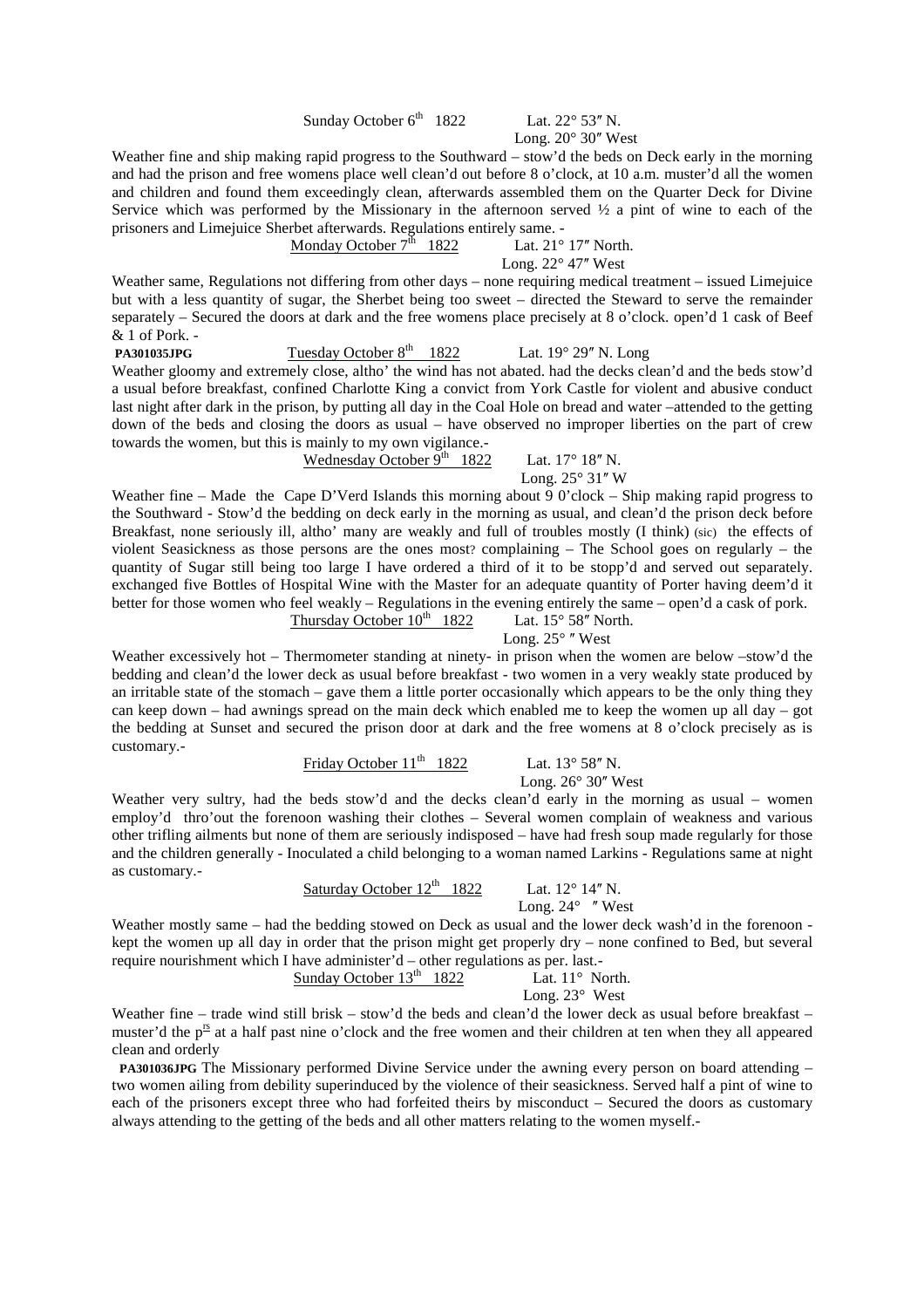## Monday October  $14<sup>th</sup>$  1822 Lat.  $10<sup>°</sup>$  15<sup> *North.</sup>*

Long.  $22^{\circ}$  40" West

Weather excessively hot - Ship nearly becalmed – Stow'd the bedding and clean'd the lower deck as usual before breakfast – handcuffed Elizabeth Kinsey and Mary Brown together and put them into the Coal Hole for abusive and mutinous conduct, and disturbing the peace of the ship – Several women weakly – gave them Sago and other comforts – as they required – at 11 o'clock departed this life Martha Edwards, one of the Twins who was diminutive in size and it has therefore become a loss? to bear? to the mother who has been almost exhausted from watching and anxiety – at dark released the two women -out of the Coal Hole, but kept them still Handcuffed together thro'out the night – open'd 1 cask of Flour I of Raisins 1 of pease 1 of Sugar 1? and 1 case of Limejuice & 1 cask of Butter.-

Tuesday October  $15<sup>th</sup>$  1822 Lat. 9° 45" North.

Long.  $22^{\circ}$  32" West

Weather mainly same as yesterday- stow'd the beds and clean'd the prison as usual – Several women have applied at the Hospital this morning with slight febrile affections have used cold ablutions and given them smart purgatives of Calomel and Jalap – other remarks as per last – Relieved the women who were Handcuffed at dark.-

Wednesday October  $16^{th}$  1822 Lat. 9° "N.

Long.  $22^{\circ}$  21" West

Weather showery and very unpleasant – Had the bedding up and the decks clean'd as usual – the women are very orderly conducted at present – two women Vigt: Jane Robertson & Elizabeth Collins extremely weak and several others complaining from various causes chiefly caused by the sudden transition of climate – had Soup made and distributed as was most necessary together with other comforts – Secured the doors as usual – I have not had to notice any improper liberties on the part of the crew.-

Thursday October  $17<sup>th</sup>$  1822 Lat.  $8° 29''$  N.

Long.  $22^{\circ}$  21" West

Weather fine – have had no rain of any consequence since yesterday – stow'd the bedding and clean'd the lower deck as on other days- before breakfast - The two women still remain weakly, but which is chiefly caused by the heat of the weather – have issued a considerable quantity of preserved meats and other comforts during the last week – had the bedding sent below at Sunset and attended to the night regulations as customary.<br>PA301037JPG. Friday October  $18^{th}$  1822 Lat.  $8^{\circ}$  17" N.

### **PA301037JPG. Friday October 18th** 1822 Long.  $22^{\circ}$  4" West

Weather excessively hot having very little wind during the night - Regulations same as on other days - the two women are both getting stronger and are able to move about a little today – There is no appearance of any intercourse between the women & sailors nor do I apprehend there will be any during the passage, but this is only to be depended on while they are well looked after – open'd 1 case of Soap and 1 cask of Beef.

Saturday October  $19<sup>th</sup>$  1822 Lat.  $7^{\circ}$  43" N.

Long.  $20^{\circ}$  "West

Weather during most of the last 24 hours nearly calm and excessively hot – Stowed the beds this morning as usual and in the course of the forenoon washed the lower deck, and kept all the women up 'till 2 o'clock to allow the prison to get properly dry – Mary McGowan a convict from Liverpool has applied this morning labouring under Dysentery which she says has been on her for several days back – gave her an ounce of Epsom Salts dissolved in nearly a pint of water – Elizabeth Fletcher convict from Newgate is confined to Bed from debility by Epileptic fits - sent down the beds & secured the prison and free womens doors as usual.-<br>Sunday October 20<sup>th</sup> 1822 Lat.  $7^{\circ}$  23" N. Sunday October  $20<sup>th</sup>$  1822

## Long.  $20^{\circ}$  14" West

Weather fine, but it still continues calm, clean'd the lower deck and stow'd the beds as customary before breakfast – at ½ past nine muster'd all the women and children in their proper messes and found them exceedingly clean and orderly - had them to Church in the quarter deck which was performed by the Missionary, every person on  $B<sup>d</sup>$  attending- The women are at present convalescent who were so ill yesterday – Handcuffed a convict named Simpson for Thieving – Served no wine today in consequence of the noisy and disorderly conduct of the women last Sunday after its issue. I shall therefore only serve a gill instead of half a pint as heretofore – Secured the doors at dark and the free womens at 8 o'clock.-

### Monday October  $21^{st}$ . 1822 Lat.  $7^{\circ}$  29" N.

Long.  $20^{\circ}$  35" West

Weather excessively hot, and has been calm during the last 24 hours, stow'd the beds and clean'd the prison as usual – Several ailing but none of them dangerously sick - Shaved Elizabeth Simpson's head for the theft which has been so clearly proved upon her, and removed the Handcuffs at dark – Evening regulations same as before – open's a cask of Beef.-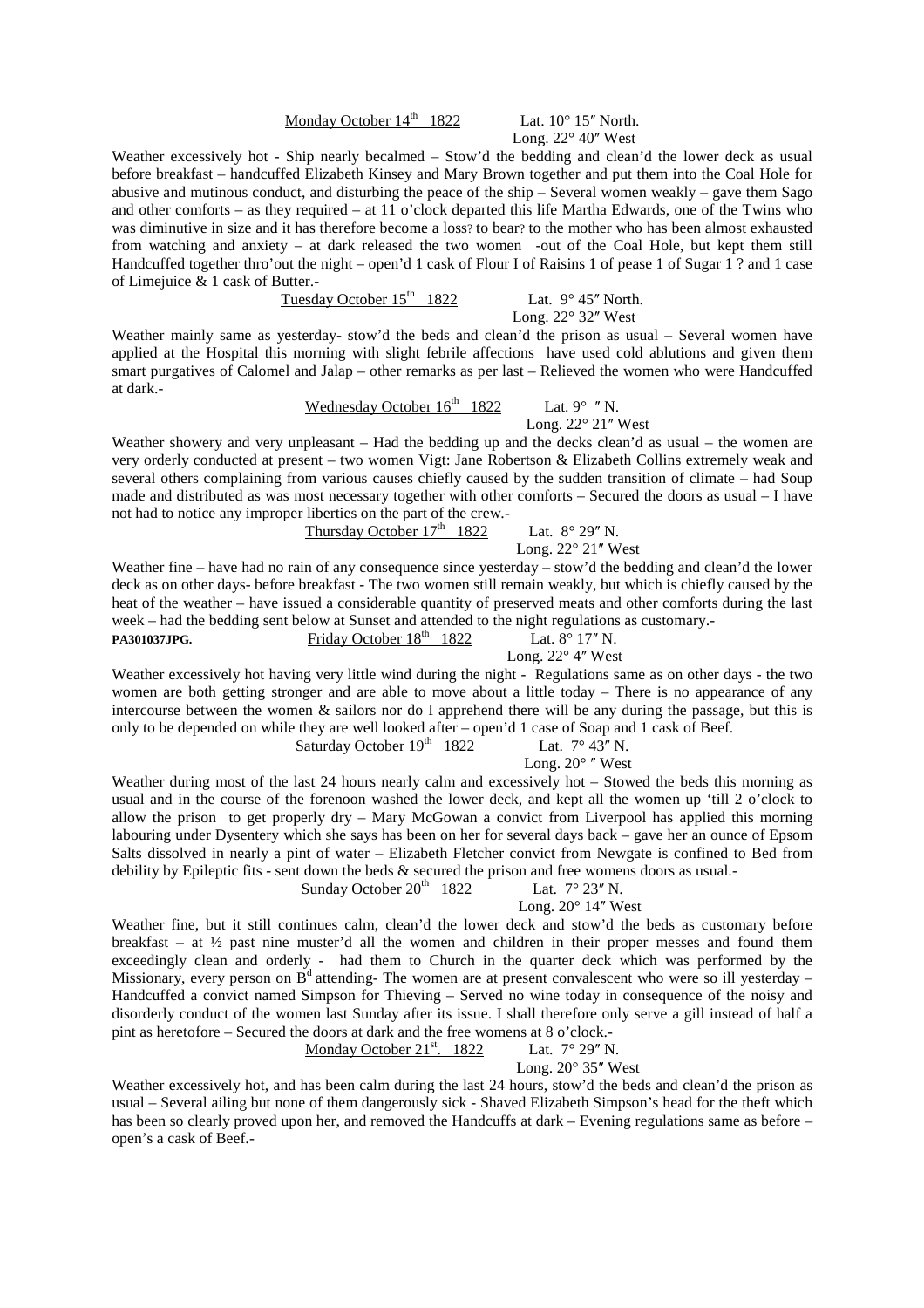### Tuesday October 22nd 1822 Lat. 7° 15" N.

Long.  $20^{\circ}$  3" W

Weather today precisely the same as it has been thro'out the last 24 hours – Served a Bar of Marine Soap to each Mess thro'out the ship – women washing their clothes all the forenoon – other regulations same as before.- McGowan has had a relapse of the Bowel complaint. Gave her Calomel and Opium with a view to produce ptyalism – have continued to issue Donkins preserved meats and other comforts and necessaries to the more weakly of the women and children.-

**PA301038JPG.** Wednesday October 23<sup>rd</sup> 1822 Lat. 6° 59" N.

Long.  $20^{\circ}$  7" West

Weather still calm and excessively hot – Stowed the bedding and cleaned the lower deck before breakfast as is usual – McGowan feels better continue the Medicine still – other Regulations as formerly. open'd a cask --

Thursday October  $24^{\text{th}}$  1822 Lat.  $6^{\circ} 28''$  N.

Long.  $19^{\circ}$  55" West

Weather not quite so sultry having had several squalls & showers in the course of the last 24 hours- Regulations strictly attended as formerly – none confined to Bed cont.? McGowans medicine.-

> Friday October  $25<sup>th</sup>$  1822 Lat. 6° 3" N. Long.  $20^{\circ}$  17" W

Weather squally with heavy rain this morning, everything damp and disagreeably hot – stowed the bedding on deck a little before 8 and had the prison as well cleaned as circumstances would admit – confined to bed today from illness Vigt: McGowan Fletcher & ? the two latter from debility and the former from a Bowel complaint continued her alterative medicine accompanied with an anodyne draught at night.- prisoners washing their clothes all the forenoon. other remarks the same as usual – open'd a cask of p(ease?) and a cask of Flour-<br>Saturday October  $26^{\text{th}}$  1822 Lat.  $5^{\circ} 52^{\prime\prime}$  N.

| Saturday October $26th$ 1822 | Lat. $5^{\circ}$ 52" N.     |  |  |
|------------------------------|-----------------------------|--|--|
|                              | Long. $19^{\circ}$ $10''$ W |  |  |

Weather calm and excessively hot- beds stow'd as usual – Several of the women and children unwell. McGowan is much the same? she says she feels a little copperish taste in her mouth other regulations same as formerly – drew ½ Doz. Bottles of wine for use of the sick.

Sunday October  $27<sup>th</sup>$  1822 Lat.  $5^{\circ}$  20" N.

Long.  $18^\circ 30''$  West

Weather more favourable having a gentle breeze from the South Eastward – clean'd the lower and had the beds stow'd as usual – at ½ past nine muster'd all the women and children in their proper messes and found them exceedingly clean and orderly –McGowan feels much better. omitted her medicine- mouth being a little affected – at 10 o'clock the prisoners free passengers and crew were assembled on the quarter deck for Divine Service which was performed by the Rev<sup>d</sup> Missionary – at a ½ past one o'clock served out a gill of wine to each of the prisoners except a few who had forfeited theirs by misconduct.-

Monday October  $28<sup>th</sup>$  1822 Lat.  $4^{\circ} 48''$  N.

Long.  $18^{\circ}$  39" W

Weather not quite so sultry as it has been having had a tolerable breeze thro'out the night and I am happy to say it still continues - McGowan is low and weakly but has no febrile heat nor any purging of consequence mouth tender – repeated her pills at night with an anodyne draught – Regulations as usual – open'd 1 cask of pease 1 of Sugar 1 of Suet 1 of Beef and 1 case of Limejuice.-

Tuesday October  $29<sup>th</sup>$  1822 Lat.  $4^{\circ}$  44" N.

Long.  $19^{\circ}$  1" West

Weather mainly calm with occasional Squalls and rain- Stow'd the bedding and clean'd the lower deck as usual before breakfast – Several women and children unwell from various affections chiefly caused by the climate - McGowan feels much better – repeated her medicine as per list. Regulations entirely same as on other days.<br>PA301039JPG. Wednesday October  $30^{th}$  1822 Lat.  $3^{\circ}$  43" N. PA301039JPG. Wednesday October 30<sup>th</sup> 1822

Long.  $20^{\circ}$  55" West

Weather remarkably fine after having caught the Southerly trade wind yesterday about 12 o'clock – Bedding stow'd upon deck and prison clean'd in the morning before breakfast as usual – Several women and children weakly and requiring wine and Donkins preserved meats – McGowan has had a good night and remains convalescent, gave her a small dose of Salts and Sennæ in the morning and a draught at night – Regulations same.-

> Thursday October  $31<sup>st</sup>$  1822 Lat.  $2^{\circ} 28''$  N. Long.  $22^\circ$  12" W

Weather cool and fine – trade wind fresh from South bedding up and had the lower deck well clean'd by breakfast as usual – Several women weakly and confined to Bed - Served a gill of wine to each of the prisoners except those who were too ill to drink it - other remarks not material.-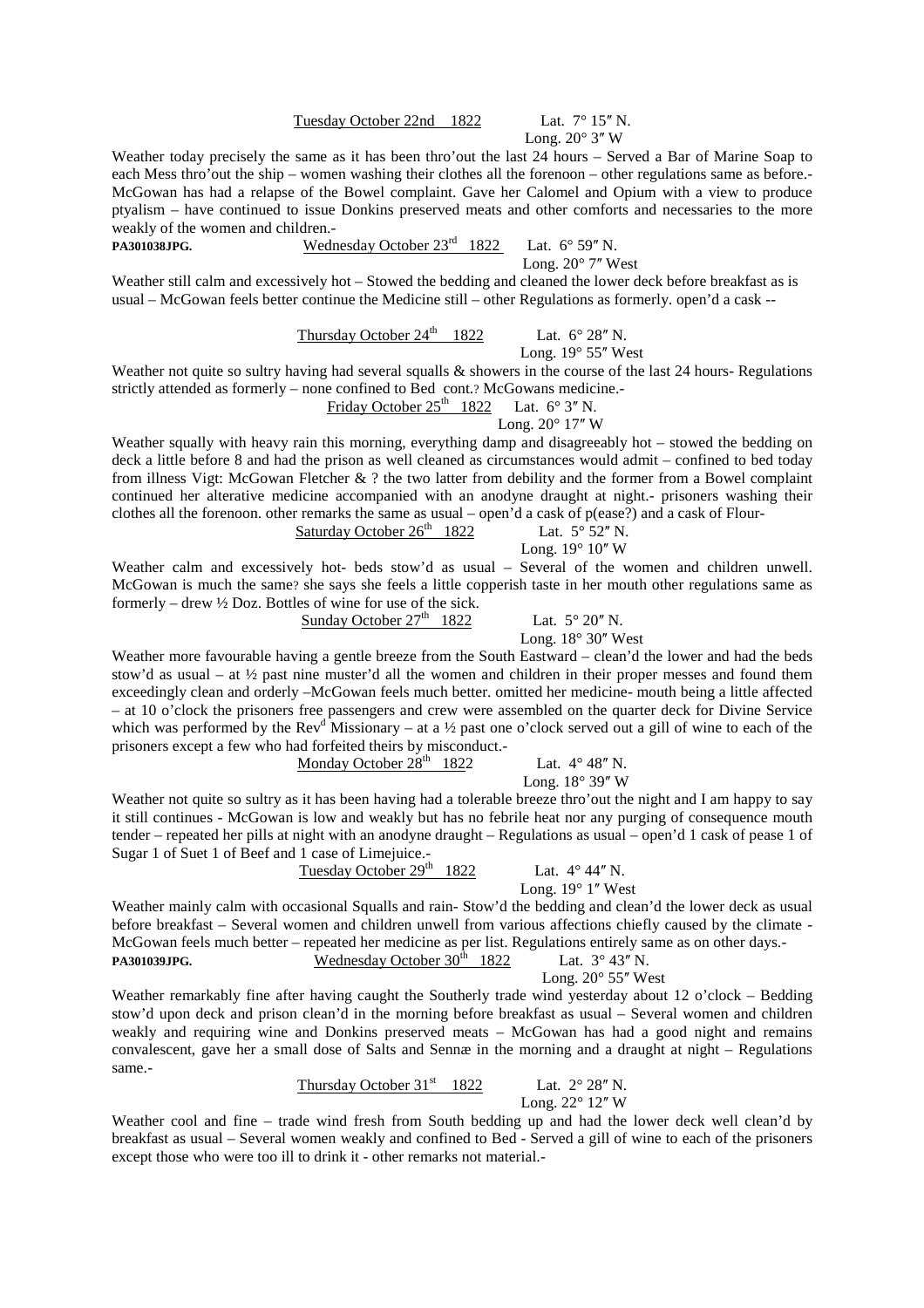## Friday November  $1<sup>st</sup>$  1822 Lat.  $1<sup>°</sup> 26''$  N.

Long.  $25^\circ$  3" W

Weather has been remarkably fine thro'out the last 24 hours. Regulations entirely same – Three women confined to Bed Vigt:, Fletcher, McGowan & McGowans daughter – I have expended a considerable quantity of preserved meats and other ?? comforts owing to many cases of debility caused by the motion of the ship and the relaxing state of the weather. Regulations same as usual.-

> Saturday November  $2^{nd}$  1822 Lat.  $0^{\circ}$  28" N. Long.  $26^\circ 25''$  W

Weather fine – trade wind blowing fresh from South to? East- Stow'd the beds on deck early in the morning and in the course of the forenoon washed the lower deck, which is a standing rule of a Saturday – punished Ann Crompton by putting her in solitary confinement in the Coal Hole for violence and disorderly behaviour towards her messmates - three women confined to Bed from illness – made all the women dine on Deck to allow the prison to get thoroughly dry – other regulations same as before – opened a cask of pork.- Sunday November  $3<sup>rd</sup>$  1822 Lat. 45<sup> *miles South.</sup>* 

Long.  $27^{\circ}$  40" West

Weather being fine Ship making rapid progress to the Southward cross'd the line in the night – clean'd the lower deck and stowed the beds as usual, and at half past nine a.m. muster'd all the women and children in their respective messes and found them clean comfortable, afterwards assembled them on the quarter deck(under an awning) for Divine Service which was performed by the Missionary. two women confined to Bed – namely McGowan and Fletcher – at 1 o'clock served each woman with a gill of wine except those who were in Hospital. Regulations same.-

Monday November  $4^{\text{th}}$  1822 Lat.  $2^{\circ}$  23" S.

Long.  $28^\circ$  12" W

Weather remarkably fine – trade wind blowing strong from the Southward and Eastwards, had the lower deck thoroughly cleaned and the bedding stowed as usual soon after day light – three women excessively ill two of whom labour under Dysentery, and the other under extreme debility produced by violent seasickness during the early part of the passage – Served the prisoners and free women with Sugar left behind from the Limejuice which was kept back owing to the Sherbet being too sweet – Secured the doors as customary.- **PA301040JPG.** Tuesday November  $5<sup>th</sup>$  1822 Lat.  $4^{\circ}$  20<sup>*n*</sup> S.

Long.  $29^\circ$  36" W

Weather continues fine and the air feels much cooler within the last two or three days- Stow'd the beds and clean'd the lower deck in the morning as usual – The three women who were so ill yesterday still continue a dangerous state - See cases as detailed hereafter – The Marine Soap having been expended I have requested the Master to issue a quantity of fresh water to the women to wash their clothes – It is certain from the length of the passage and? having been eight weeks using fresh water before we crossed the line that we shall be obliged to call at some Port between England and N.  $S^{\circ}$  Wales to replenish stock of this article – it will thence devolve on the Master to choose any port he may deem most expedient for the purpose – other remarks not material.-

Wednesday November  $6^{th}$  1822 Lat.  $6^{\circ}$  37" S.

Long.  $31^\circ$  0" W

Weather continues fine trade wind steady and the Ship feels cooler generally – Regulations same precisely as on other days - The three still remain dangerously sick ?have? wine for porter with the Master having deemed it much better suited for one of these patients than wine? Spoke?? a vessel bound for Rio D' Janiero Thursday November  $7<sup>th</sup>$  1822

Lat.  $9^{\circ}$  40" S.<br>Long.  $32^{\circ}$  12" W.

$$
2^{\circ}
$$
 12" W

Weather fine and cool – Ship making rapid progress to the Southward – stowed the bedding and cleaned the decks as customary – Mary McGowan who has laboured under Dysentery for nearly three weeks has become excessively ill since yesterday she has for some time totally abjured physics - Regulations as before. Friday November 8th

| th 1822 |  |  | Lat. $11^{\circ}$ 43" South |
|---------|--|--|-----------------------------|
|         |  |  |                             |

Long.  $33^\circ$  4" West

Remarks respecting the weather and regulations same as on most other days – McGowan still continues to be purged altho' the character of the Disease seems materially alter'd the discharge of a Brown colour and not so offensive nor so frequent as it was – her stomach is very irritable  $\&$  no persuasion nor force with(will?) make take any medicine – I am therefore obliged to confine myself to stimulants  $\&$  blistering the abdomen – there are some others unwell but not dangerously so – have soups made regularly for those requiring it.-

Saturday November  $9^{th}$  1822 Lat. 13° 47" S.

Long.  $35^{\circ}$  20" W

Weather fine – stow'd the beds as usual early in the morning and washed the lower in the forenoon – McGowan has had a rather better night, but the purging still continues 5 or 6 times in the 24 hours and her stomach is by no means settled. She still persists in not taking medicine – gave porter occasionally and also port wine negus –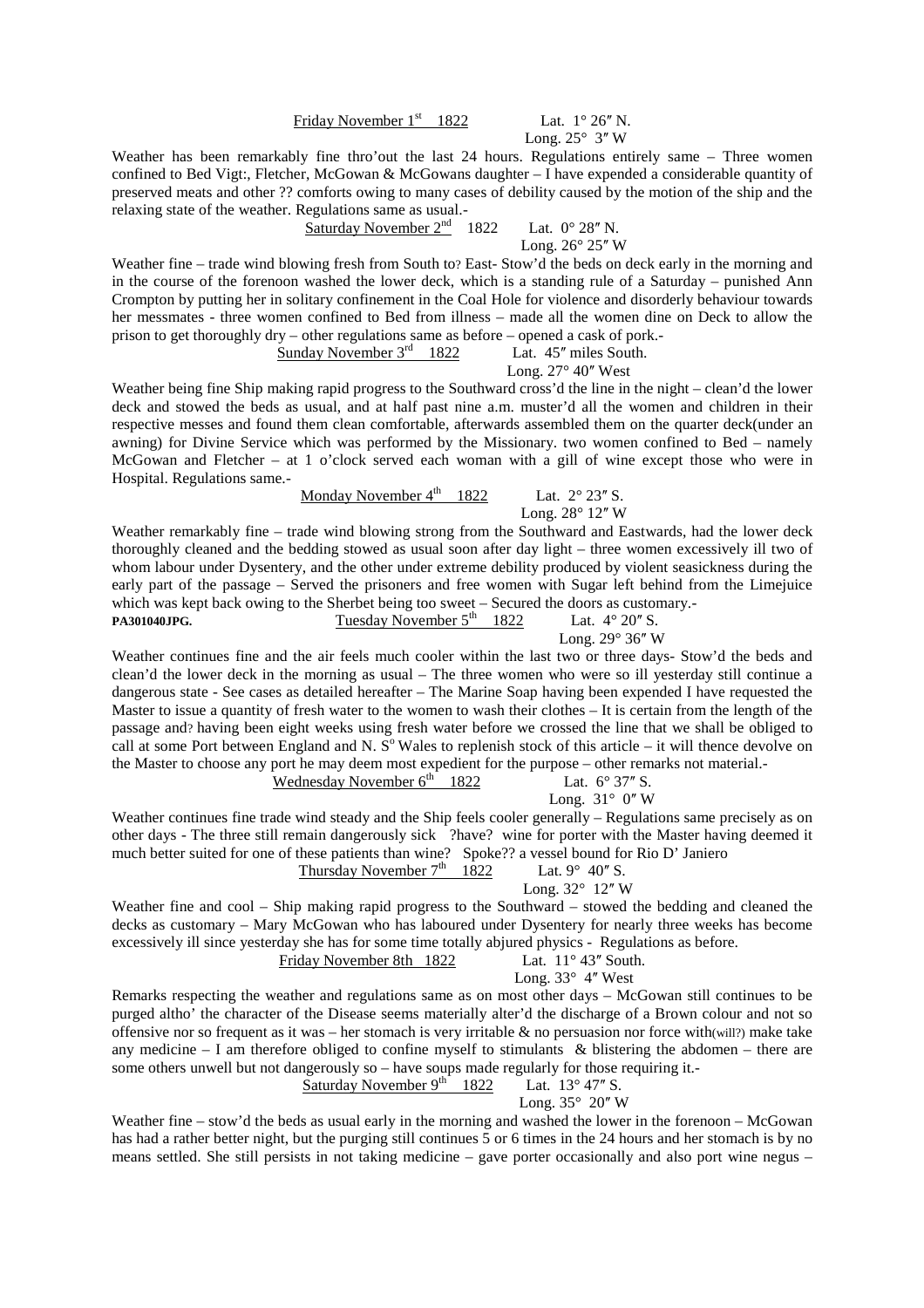kept the women on deck thro'out the greater part of the day to allow the lower deck to become perfectly dry – which it did – open'd a cask of pease.-

Sunday November  $10^{th}$  1822 Lat.  $15^{\circ}$  47" S.

Long.  $36^\circ$  24" W

Weather continues fine and the ship progresses rapidly southward clean'd the lower deck and stow'd the bedding as usual, and at nine o'clock muster'd all the cts. and free passengers and found them clean and orderly, at ten o'clock had them all assembled on the quarter deck together with the Ships company for Divine Service which was performed by the Missionary – the Methodist tears up preaching by the Roots – Served a gill of wine to each of the convicts as usual of a Sunday and attended to the wants and comforts as on other days. McGowan remains as yesterday.-

PA301041JPG. (began 3 lines above)

Monday November  $11<sup>th</sup>$  1822 Lat.  $17<sup>°</sup> 41'' S$ .

Long.  $37^\circ$  25" W

Weather same – Regulations much as before – McGowan continues very weakly and is frequently purged, she will take no medicine any how – I have the whole of the abdomen run/raise? from the Blister and depend on it solely. her debility is such that I think I am justified in using stimulants, which I once did in India with a hopeless case and it produced a complete cure – open'd a cask of Beef and a cask of Raisons-<br>Tuesday November  $12^{th}$  1822 Lat.  $19^{\circ}$  5" S.

Tuesday November  $12<sup>th</sup>$  1822 Long.  $38^\circ$  3" W

Weather cloudy – Our Regulations being so well established now may prevent or excuse my repetition of them so often it may not be amiss to state that the general routine is to stow the beds in the nettings a little after daylight then making all the women go on deck except a few who are retained below of the purpose of cleaning out the berths and the way in which this is carried out is to sprinkle and scrub, keeping the lower berth boards up till breakfast time – of a Saturday we wash the lower deck precisely as they do that in a Man O' Wars. these things are performed with so much regularity that I have only to inspect them when they are done and order the ladders to be ??pp?d(shifted?) - McGowan remains in a hopeless state - She takes a little nourishment.-

| Long. $38^{\circ}$ 40" W | Lat. $21^{\circ}$ 30" S. | Wednesday November $13th$ 1822 |  |
|--------------------------|--------------------------|--------------------------------|--|
|                          |                          |                                |  |

Weather dull and cloudy with the appearance of rain — Regulations same as usual-McGowan continues much in the same state, have continu'd the Stimulants and kept the Blister rais'd- Some few of the other women are delicate and require nourishment which I have in my power to administer, but most depends on keeping them from moping between decks – open'd a cask of pork.

Thursday November  $14<sup>th</sup>$  1822 Lat.  $21°50''$  S.

Long.  $40^{\circ}$  " West

Weather fine – Regulations during the morning the same as on other days – Served  $\frac{1}{2}$  a pint of wine each of the prisoners McGowan has been only twice purged during the night, she has taken a very large quantity of stimulants Vigt: of porter and port wine negus –her skin feels cool and her tongue is not furred nor dry no entreaty will prevail on her to take anything in which I could combine medicine – Secured the doors at night as usual-

> Friday November  $15<sup>th</sup>$  1822 Lat. 22° 16" S. Long.  $39^\circ$  59" W

Weather rough and the ship very uneasy – Regulations same as on other days – McGowan remains in the same state as before, I still continue the port wine and porter – open'd a cask of Flour

Saturday November  $16<sup>th</sup>$  1822 Lat. 22° 1" S.

#### **PA301042JPG(begins 3 lines below)** Long. 39° 29" West

Weather mild and fine, Stow'd the beds and in the course of the forenoon washed the lower deck and other regulations as on other Saturdays – McGowan continues much the same this woman has cost me a wonderful diet? of uneasiness as it is almost certain if she had taken alterative medicine to produce a slight degree of soreness in her mouth the disease would have been vanquished as in the former instant and she would in all probability been now in a forward state of convalescence  $-1$  must be content with the stimulants above  $$ punished Ann Gill by putting her into the Coal Hole for 8 hours for insolence and refusing to make clean the part of the prison where she sleeps.-

Sunday November 17th  $1822$  Lat.  $23^{\circ}$  5<sup>"</sup> S.

Long. $41^\circ$  39" W

Weather remarkably fine- passed Cape Frio at 8 o'clock in the morning, at half past nine muster'd all the women and children and found them clean – arranged them in the prison where Divine Service was performed by the Missionary –at 5 o'clock P.M. came to an anchor in Rio Janeiro Harbour – got the bedding below and secured the doors -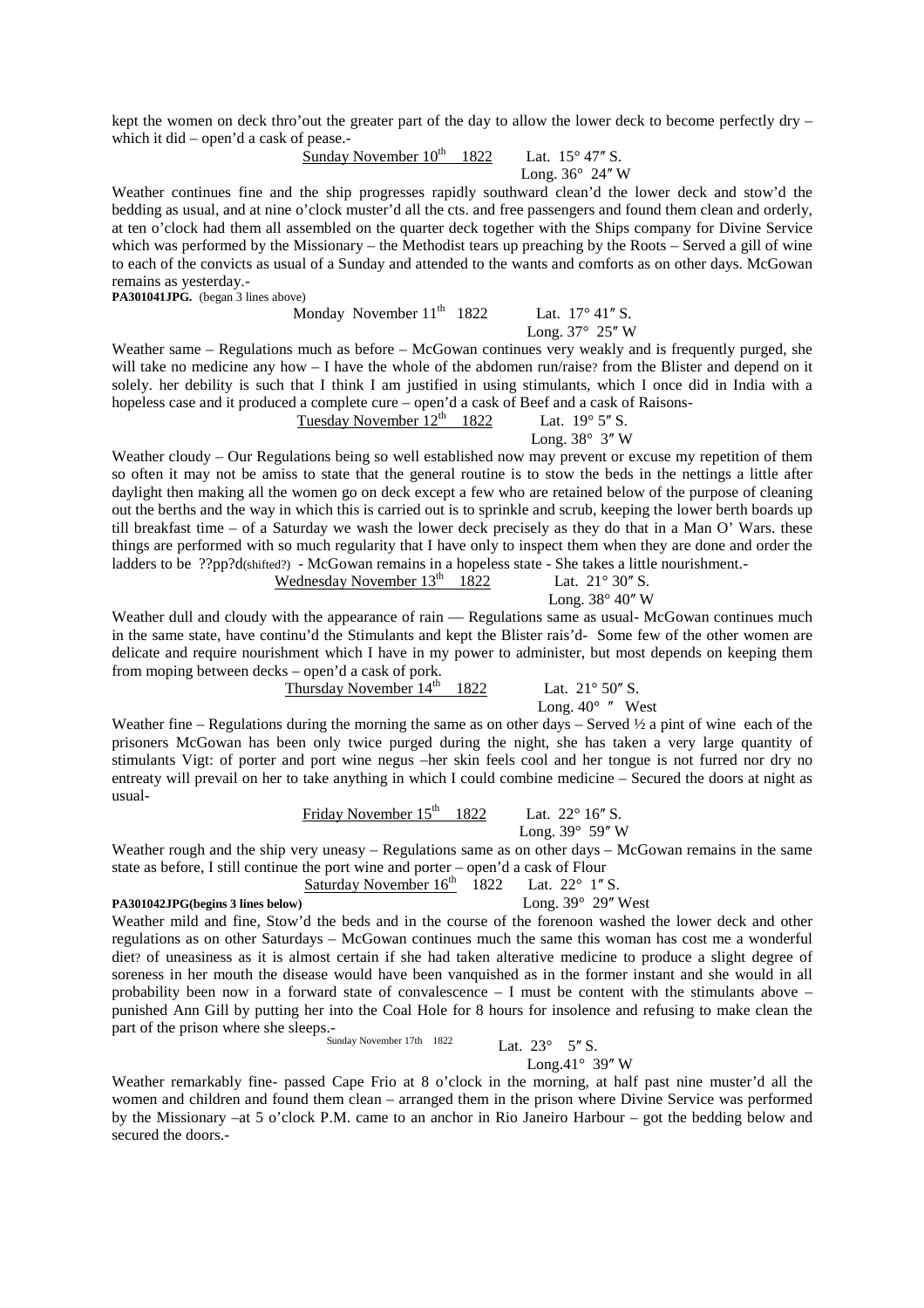## Monday November  $18<sup>th</sup>$  1822 Rio Harbour

Weather rainy with heavy squalls from the Northwest Regulations the same as is customary. McGowan whose illness has been so severe and protracted still continues in the same hopeless state – her purging has ceased within the last few hours but her obstinacy is so remarkable that I can get her to take nothing, I consider her hopelessly incorrigible - open'd a cask of Beef and a cask of Sugar.-

#### Tuesday November  $19<sup>th</sup>$  1822 Rio Janeiro

Weather fine – had the Bedding stow'd on Deck and the prison properly clean'd before breakfast as usual – at  $\frac{1}{2}$ past 8 a.m. departed this life Mary McGowan a convict from Liverpool aged 58 years. She has laboured the last five weeks under Dysentery – for the last fortnight she has been entirely supported by stimulants, - I consider this woman as having fallen a sacrifice to her own obstinacy, it appears I did not apprize her in the early stage of the disease when I gave her the alterative medicine that it would produce a sore mouth she therefore thought I had trapped her into this and I believe imagined I thought her labouring under a venereal taint. She utter'd bitter sayings against me on this account and resolved never to take anything in the shape of physic again and the sequel proved how true she kept her word - issued a pound of yellow soap to ach of the women Regulations entirely the same.-

## Wednesday November 20<sup>th</sup> 1822 Rio Janeiro Hr.

Weather not excessively hot – Regulations in the morning entirely same as on other day – at half past 8 sent the body of the deceased on shore to be buried – one free woman and several of the prisoners ailing but not seriously. Sent down the bedding and closed the doors punctually as at sea.-

## Thursday November  $21<sup>st</sup>$  1822 Rio Harbour

Weather dry and fine – stow'd the beds and clean'd the lower deck before breakfast as is customary – women washing their clothes thro'out the forenoon – Several are slightly indisposed but none dangerously – served a gill of wine to each, I have found within these few days that the women relax greatly in their good manners I have been obliged to handcuff 2 or 3 of them.-

## PA301043JPG. **Friday November 22<sup>nd</sup> Rio Janeiro**

Weather fine – had the prison and free womens place properly clean'd out before breakfast and the beds stow'd on deck - punished Rachel Davis and Elizabeth Hartnell by shaving their heads for boisterous and outrageous conduct yesterday afternoon, both of these women I think are incorrigible this mode of punishment seems to be the only thing they regard – Regulations in the evening same as formerly – have had fresh Beef and vegetables since our arrival.

## Saturday November 23<sup>rd</sup> 1822 Rio Janeiro

Weather excessively (hot) during the night and early part of the day until the sea breeze set in. clean'd the prison and free womens place in the morning as usual and stow'd the beds on Deck - Several of the women feel affected in their bowels - closed the doors at night as customary.

## Sunday November  $24<sup>th</sup>$  1822 Rio Janeiro

Weather same – clean'd the prison and stow'd the beds as usual – at nine o'clock muster'd all the women and children and found them very clean and orderly, afterwards arranged them on the quarter deck for Divine Service which was performed by the Missionary – none seriously indisposed – other Regulations as customary.

## Monday November  $25<sup>th</sup>$  1822 Rio Janeiro

Weather extremely hot at night and until the breeze sets in the morning, stow'd the beds and clean'd the lower deck as customary, - three of the women have appeared at the Hospital this morning inflammatory complaints and several others feel weakly and relaxed – Regulations same.

## Tuesday November  $26th^{th}$  1822 Rio Janeiro Harbour

Weather same – Several women in Hospital, but none dangerously ill - The ship has been detained longer than we expected owing to the scarcity of water in this season of the year.

## Wednesday November  $27<sup>th</sup>$  1822 Rio H<sup>r</sup>

Weather same as usual - No remarks of any importance - Ship getting water'd with her own boats - Secured the doors at dark as usual.-

## Thursday November  $28<sup>th</sup>$  1822 Rio Janeiro  $H<sup>r</sup>$

Weather same as before - clean'd the lower deck and stow'd the beds as customary early in the morning, and carried on our regulations as usual – Several of the women are weakly and requiring nourishment, but none of them confined below.-

## Friday November 29<sup>th</sup> 1822 Rio Janeiro H<sup>r</sup>

Weather excessively hot – stow'd the beds and clean'd the lower deck as usual – Completed the watering with the Ships Boats which has been a tedious, expensive, and laborious job; detaining the ship for more than a whole week – there are several of the women labouring under Diarrheas and other complaints requiring prompt attendance – made the women today wash up all their dirty clothes preparatory to their going to sea – sent the beds below and secured the doors at dark as customary.-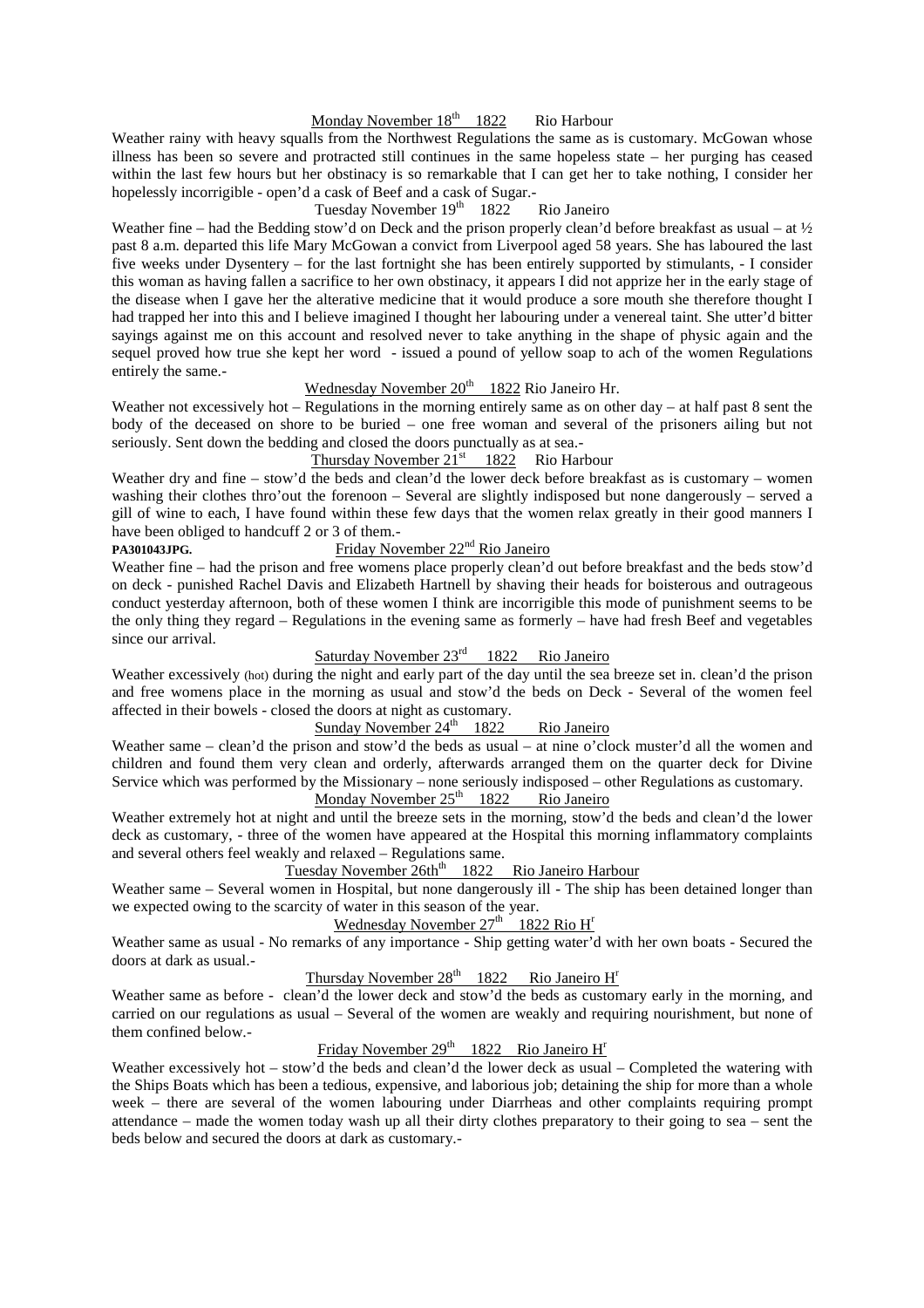## **301044JPG.(begins**  $2^{nd}$  **line below) Saturday November 30<sup>th</sup> 1822 Rio Janeiro**

Rather gloomy and inclined to rain. The ship unmoor'd early and got under weigh at ten o'clock to shift into a more open berth for sailing. The Master on shore arranging the ships business. Stow'd the beds on deck – eight women confined below from illness chiefly bowel complaints and the effects of it – have given them generally a dose of purgative medicine in the first instance and afterwards used Calomel combined with opium – The women have been kept below most of the day owing to the confusion on Deck – Sent down the beds and secured the doors at dark – In the course of the evening a complaint was made to me by several of the women that they had not had their usual allowance of provisions & which I found to be the case on investigation, this was entirely owing to the villainy of the Ships steward who has hitherto borne so good a character that we had ceased to delegate any person to overlook him. I had this matter thoroughly investigated and never omitted again to keep a sharp lookout upon him and to make two of the women attend when weighing the Rations etc.

## Sunday December  $1<sup>st</sup> 1822$  Rio Janeiro

Weather rainy thro'out the greatest part of the last 24 hours - had the Beds stow'd during a dry interval in the morning and made the prison and the free womens places as dry and clean as possible - at ten o'clock A.M. muster'd all the women and children in their respective messes and found them clean and decent. afterwards had them assembled for Divine Service which was performed by the Missionary – Several women weakly and requiring care and nourishment – served a gill of wine to each of the women at 1 o'clock. Regulations at night same. Ship laying out in the fairway but have prevented her from sailing 'till I have some redress for the ill conduct of the steward.-

## Monday December 2nd 1822 Rio Janeiro Hr

Weather fine and much cooler – had the prison clean'd and the beds stow'd as before – Ship still detained in consequence of the Steward, The Master being unwilling to render me any redress 'till the morning when he reluctantly dismissed him. It appears without doubt that he has within this late while abstracted a little of the womens Rations, but which has been fortunately detected without much harm being done. Delegates now regularly attend all issues and shall do so thro'out the remainder of the passage – other remarks not material – open'd a cask of Beef.

## Tuesday December 3<sup>rd</sup> 1822 Ship proceeding out of Rio Janeiro's Harbour

Weather very fine - Stow'd the beds early and in the course of the forenoon wash'd the lower deck which very much required it – at 12 o'clock Ship proceeding on her course with a fine breeze – Several women weakly, but none of them dangerously sick – Sent the beds down at Sunset and secured the doors as customary.-

Wednesday December  $4<sup>th</sup>$  1822 Lat. 23 $^{\circ}$  20" S

#### Long  $42^{\circ}$  13" W

Weather rough and the ship very uneasy – could neither stow the beds nor clean the lower deck owing to the women being universally Seasick – Served a gill of wine to each of the prs and secured the doors at Dark – open'd a cask of pease

Thursday December  $5^{th}$  1822 Lat. 24 $\degree$  3" S

Long  $43^\circ 20''$  W

Weather mild and fine – Stow'd the beds and clean'd the lower deck before breakfast – Several women weakly and are ill some of whom are confined to Bed – the remarks not material.-

**PA301045JPG.** Friday December 6<sup>th</sup> 1822 Lat. 26° 13" S

Long  $43^\circ$  1" W

Weather remarkably fine – Stow'd the beds and clean'd the prison before breakfast before as usual – Several women confined in Hospital from colds and complaints of their Bowels; Regulations same as before – open';d a cask of Beef.

Saturday December  $7<sup>th</sup> 1822$  Lat. 27° 46" S Long  $42^{\circ}$  30" W

Weather same – stow'd the beds and in the course of the forenoon washed the lower deck and kept the women and children up till after Dinner to allow it to get properly dry –?? who were so weakly seem to recover – none of them but ?? are able to get up today. Regulations same as usual – open'd a cask of Beef.

## Sunday December  $8^{th}$  1822 Lat.  $30^{\circ}$  S

Long  $42^{\circ}$  10" W

Weather mild and fine – clean'd the lower deck and stow'd the beds as usual early in the morning – at nine o'clock muster'd all the women and children in their respective messes and found them clean and orderly – had them arranged shortly afterwards on the quarter deck for Divine Service which was performed by the Reverend Mr Williams - in the afternoon served a gill of wine to each of the prisoners which I always attend to myself. Secur'd the doors at night as usual.-

Monday December  $9^{th}$  1822 Lat. 31° 52" S

Long  $41^\circ$  " W

Weather still continues fine – Ship making rapid progress to the Southward – Several of the women feel weakly and ill and require constant nursing and attendance – Regulations in respect of cleanliness and good order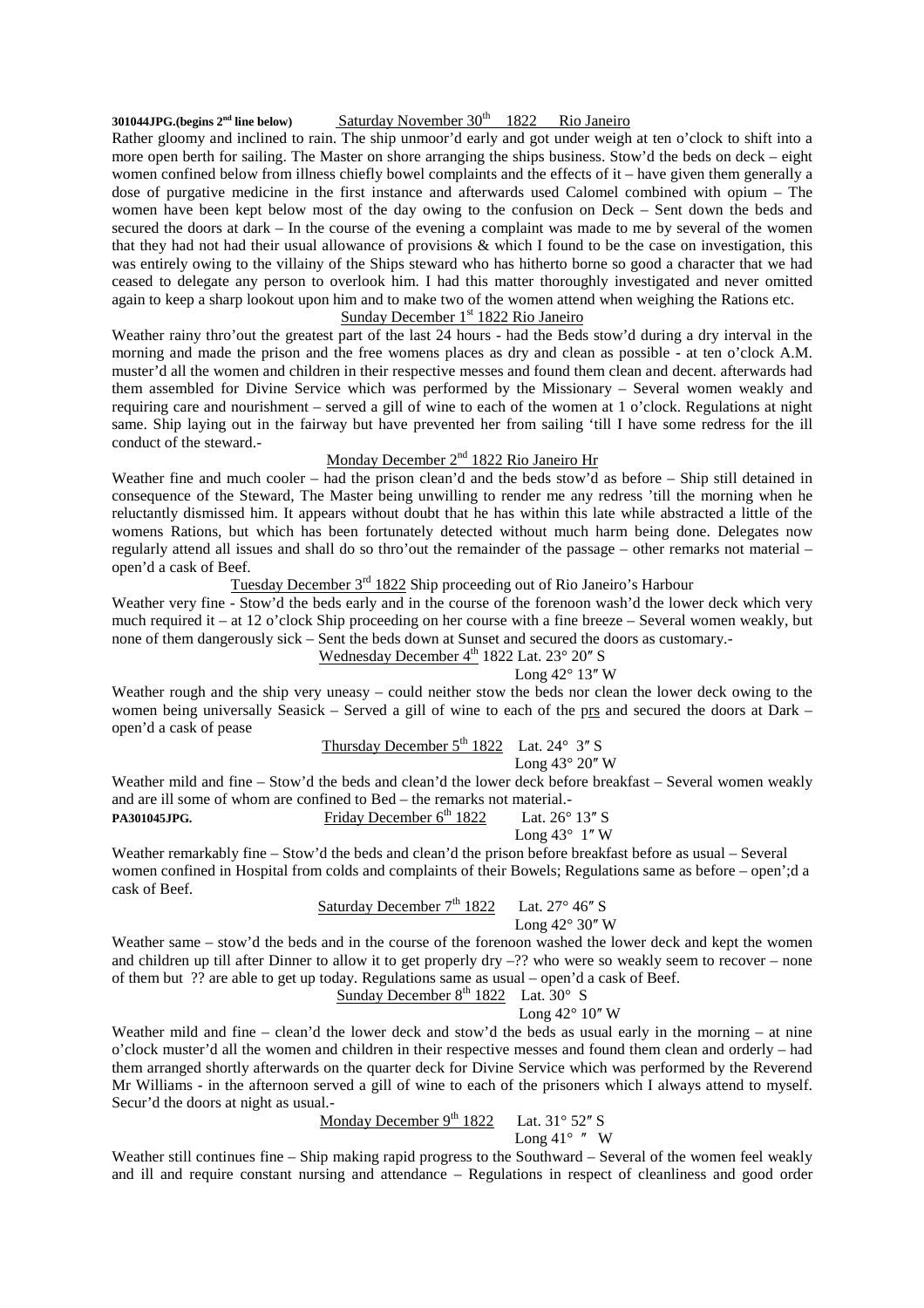carried on as usual. Severed a pound of Soap to each woman thro'out the Ship open'd a cask of Flour – a cask of Suet and a cask of mustard

Tuesday December  $10^{th}$  1822 Lat. Long

No remarks today of any importance – Regulations carried on as customary.- Wednesday December  $11^{th}$  1822 Lat. 35 $\degree$  31" S

Long  $36^\circ$  32" W

Weather cool and very fine – ship progresses rapidly to the Southward & Eastward – Stow'd the beds and clean'd the lower deck as customary – eight or ten of the women complaining of pulmonary and Bowel complaints – have used the lancet freely in such cases as were necessary and given the others cathartics followed by an anodyne draught at night – The medical comforts are much request, the women being generally so weakly and helpless. Regulations at night as usual.-

## Thursday December 12th 1822 Lat.  $35^{\circ}$  57" S

Long  $33^{\circ}$  2" West

Weather rainy and unpleasant during the last 24 hours had the beds stowed in a spare berth below and the decks cleaned as well as could be expected - Several women very weakly and requiring constant attendance thro'out – have no fears of any fatal consequences to any of the women now ailing my earliest exertions are directed to introduce Calomel combined with opium after clearing the primæ viæ & (the?) slight inflammatory complaints of the chest are generally easy to dispel by prompt bloodletting succeeded by a Brisk purgative, but I find the best the means of keeping the women healthy is to keep them continually employ'd and in the open air when the weather will admit of it. The expenditure of comforts is very heavy lately. Regulations same.

## Friday December  $13^{th}$  1822 Lat.  $36^{\circ}$  40" S

**PA301046JPG.(begins 3<sup>rd</sup> line below)** Long 31° 20" W

Weather dull and inclined to be wet Several women very unwell especially a free woman named Longford who labours under acute Dysentery - She has had this complaint on her several days without applying to me gave her in the first instance about an ounce of Salts dissolved (in) a large quantity of water and afterwards applied the Mercurial System as promptly as I possibly could. This woman is of a weakly cadaverous cast and seems quite knocked down by the disease – her skin is hot and her pulse small and fluttering – Regulations carried on as usual – open'd a cask of Beef and a cask of Flour -

Saturday December  $14<sup>th</sup> 1822$  Lat. 36° 40" S Long  $29^\circ$  13" W

Weather fine – Stow'd the Beds on Deck and in the course of the forenoon washed the prison and free womens place properly – The free woman Longford is a little better have continued her medicine at proper intervals – have been constantly employ'd thro'out the day attending to comforts and treatment of the many weakly and sick persons who require it – Regulations same as usual – hitherto I have(n't?) observed advances of a licentious nature between the crew and the women, but this could never be if I were not constantly to attend to every regulation thro'out the day which relates to them.-

Sunday December  $15^{th}$  1822 Lat.  $35^{\circ}$  29" S

Long  $26^{\circ}$  " West

Weather rough and is becoming cold, clean'd the lower deck  $\&$  had the bedding stow'd as usual – at nine muster'd all the women and children and assembled them afterwards in the prison for Divine Service, which was performed by the Missionary – Served a gill of wine to each convict – Longford's Dysentery seems chequed – continued her Med<sup>e</sup>. Several others very weakly. Regulations generally same –

## Monday December  $16^{th}$  1822 Lat.  $37^{\circ}$  South

#### Long  $22^{\circ}$  28" West

Weather cool and rather boisterous – clean'd the lower deck  $\&$  clean'd the bedding as usual – many of the women and children ill and some confined to Bed – from the sudden change of climate and the unclothed state of many of the children – I have been obliged to serve out a quantity of the Hospital furniture such as child bed linen etc to enable them to go thro' the voyage – The school goes on regularly under the superintendence of the parson assisted by two of the free women – Regulations mainly as before – open'd a cask of pease and a cask of Sugar. -

## Tuesday December  $17^{th}$  1822 Lat. S<br>Long W Long W

Weather exceedingly fine – Regulations same as before many women are still very ill and some of them confined to bed but I consider none of them as being dangerously indisposed altho' they will require a great deal of care & attendance. I attribute most of their complaints to be sudden transition of climate and their being generally so ill provided with clothing.-

## Wednesday December  $18^{th}$  1822 Lat. 37° 10" S Long  $16^\circ$  "W

Weather cloudy and inclined to blow, clean'd the lower deck and stow'd the beds before. The free passenger Langford has had a little relapse, but which is not serious – her mouth is getting a little tender, Mary Sutton a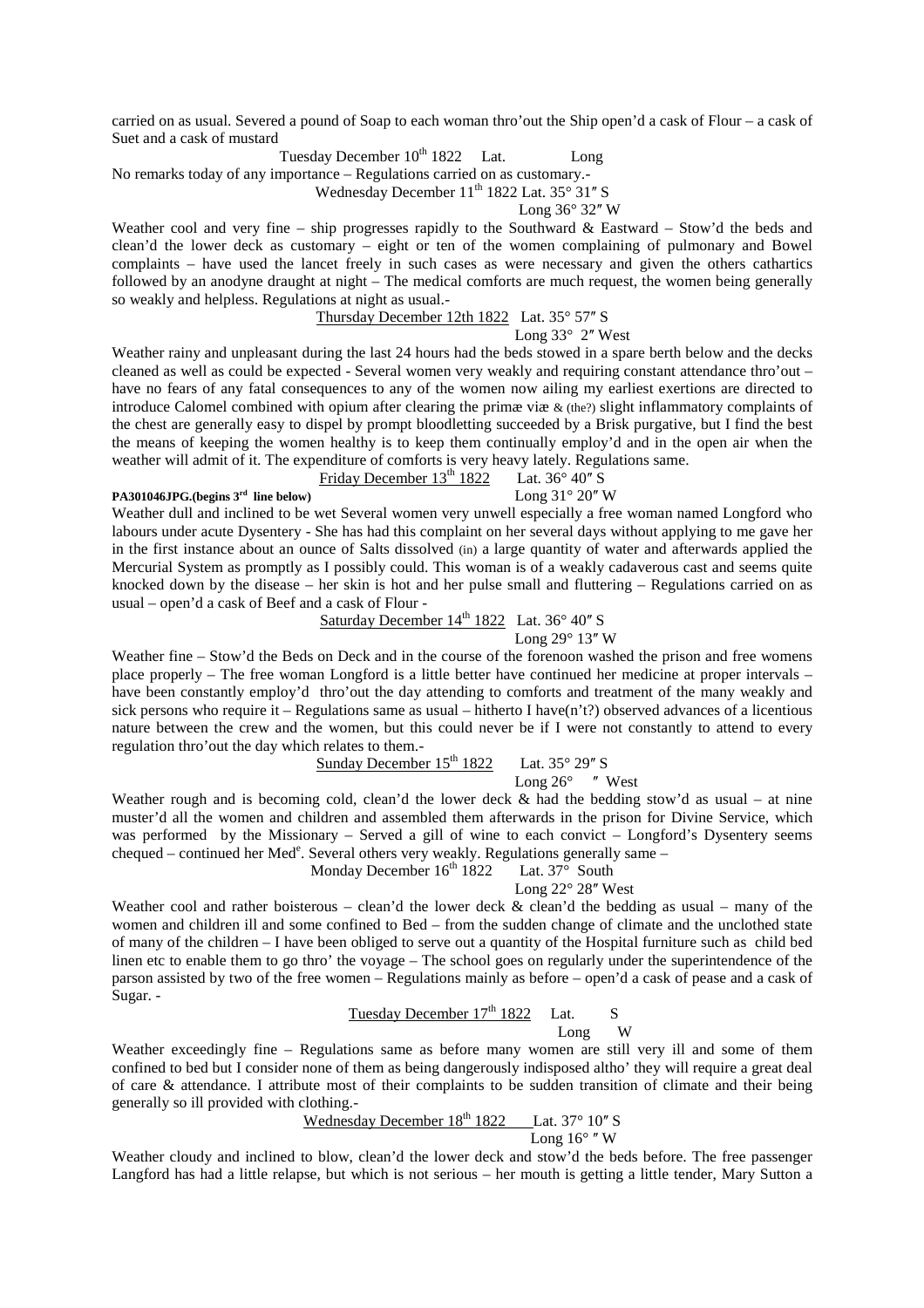convict from Liverpool has had a violent attack of giddiness which was relieved by profuse bloodletting afterwards giving her a strong purgative – Handcuffed together Sarah Bolland and Ann Gill for violence and bad conduct last night after the doors of the prison were locked those two women are both abandoned characters open'd a cask of pork.-

**PA301047JPG.** Thursday December 19<sup>th</sup> 1822 Lat. 37° 29" S

Long  $12^{\circ}$  12" W

Weather today mild and fine, Stow'd the bedding and clean'd the lower deck as customary before breakfast. At daylight made the Island of Tristan D'Cunha - Sutt on( &?) are both very ill and many others are confined from slighter affections – released Bolland and Gill yesterday evening after dark on promise of better conduct in future other regulations as formerly.

# Friday December  $20^{th}$  1822 Lat. 37° 30" S

Long  $8^\circ 28''$  W

Weather rainy and unpleasant – beds not up today dry Holystoned the lower deck in the course of the forenoon. Sutton still very ill and has no recollection or sense of what occurs, bled her most profusely and have shaved and Blistered the whole of her head – Langford is better, mouth having become a good deal affected – have omitted her med<sup>e.</sup> The medical? are expended largely owing to the many women who are so delicate – Regulations in other respects same as before open'd a cask of Flour 1 d<sup>o</sup> of Beef.-

Saturday December 21st 1822 Lat. S Long W

Weather exceedingly fine – Stow'd the bedding and in the course of the forenoon washed the lower deck as our custom is on this day – kept the women up till dinner time before they were admitted below – Sutton continues very ill and has a wild incoherent look and is partly insensible the Blister rose well and she has now no febrile symptoms I therefore must watch her narrowly lest any relapse should take place – she has a serious? discharge from her Ears. Regulations kept up as usual.-

Sunday December  $22<sup>nd</sup>$  1822 Lat. 37° 32" S

Long  $2^{\circ}$  40" W

Weather fine sltho' a little cold – had the bedding stow'd and the lower deck clean'd before breakfast – at  $\frac{1}{2}$ past nine muster'd all the women and children and found them very clean – assembled them directly afterwards in the prison for Divine Service which was performed by the Missionary – yesterday morning a boy named Rob<sup>t</sup> Borsch aged above 10 years dropt overboard off the Bow Sprit while playing there with some other youngsters altho' so accompanied the accident was not discovered for at least 20 minutes – the ship must have passed over? as he was never heard of – Served a gill of wine to every woman except those who are too unwell to be allowed to drink it – Sutton is somewhat composed today  $\&$  is beginning to become more sensible. Regulations otherwise same.-

## Monday December 23rd 1822 Lat.  $37^{\circ}$  40" S

Long  $1^\circ 30''$  W

Weather rough and inclined to be cold. Regulations much the same as on other days – many women and children requiring nourishment and attendance – Langford is quite convalescent and Sutton is no worse – kept the Blister on her head discharging and have paid strict attention to the state of her Bowels – The ship was taken aback this morning which carried away many of the small spars and greatly frighten'd the women.-<br>Tuesday December  $24^{\text{th}}$  1822 Lat.  $37^{\circ}$  50" S

## Tuesday December 24<sup>th</sup> 1822

Long  $5^\circ$  East

Weather fine – Regulations precisely same as in other days. Sutton has had a favourable turn and is now convalescent – Blister on her head healed – applied one to the nape of her neck.-

**PA301048PG.** Wednesday December 25<sup>th</sup> 1822 Lat. 37° 20" S

Long  $8^{\circ}$  11" E

Weather remarkably fine – Bedding stow'd on Deck as usual – prison exceedingly clean and comfortable – at nine a.m. muster'd all the women and children in their respective messes and found them clean and comfortable – assembled them all shortly afterwards in the prison for Divine Service which was performed by the Missionary – at 2 o'clock served each woman with half a pint of wine, both free and bond – having extended this indulgence to the passengers on account of it being Christmas day – commenced serving Limejuice and Sugar as formerly being 3 weeks from port – Regulations carried on as strictly as usual – open'd a cask of pork-Thursday December  $26^{th}$  1822 Lat. 36 $^{\circ}$  41" S

Long ` $11^\circ 21$ " E

Weather not unpleasantly cool – wind favourable – stow'd the beds and had the lower deck made clean and comfortable in our usual way before breakfast – The women and children are employed every forenoon at school superintended by the clergyman assisted by an intelligent prisoner woman – Several weakly and requiring constant attendance – no other remarks of consequence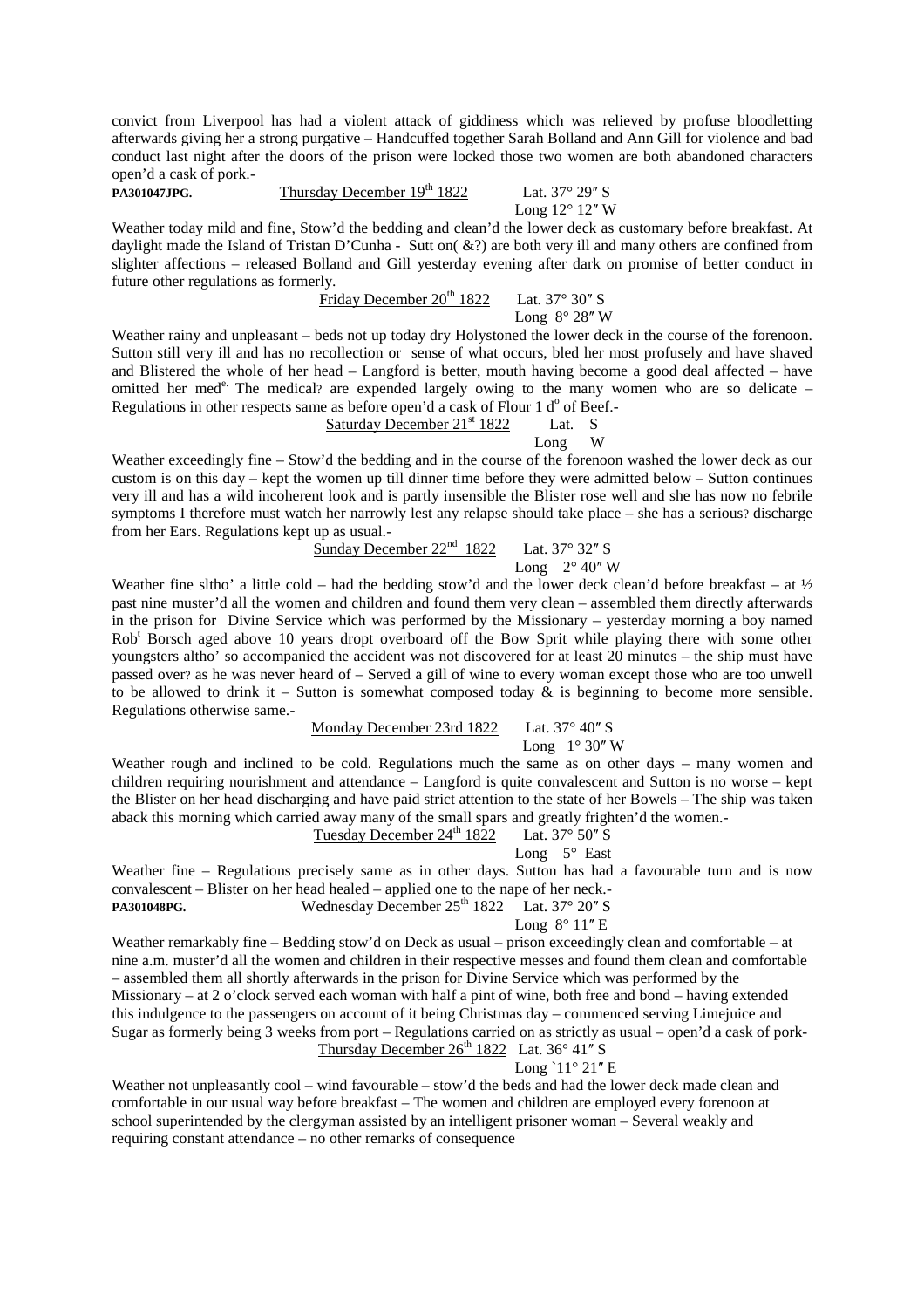## Friday December  $27<sup>th</sup> 1822$  Lat. 37° 47" S Long  $15^{\circ}$   $13''$  E

Weather same as yesterday. Stow'd the beds and cleaned the prison precisely as on other days – several women weakly but none dangerously ill – I have daily a quantity of Donkins preserved meat made into soup which is given to those women who suckling young children and others requiring it – open'd a cask of Raisons 1 of Sugar/Suet? 1 of Rice 1 of Beef 1 of pease-

Saturday December  $28<sup>th</sup> 1822$  Lat. 37° 43″ S

Long  $17^\circ 25''$  E Weather serene – wind light – stow'd the beds in the mor'g early and in the course of the forenoon had a thorough clean out at the lower deck – dry Holy stoned it before the women were allowed below – other regulations as formerly – women generally better -

Sunday December  $29^{th}$  1822 Lat. 37° 35" S Long  $19^{\circ}$  40" East

Weather same as yesterday –Sstow'd the Bedding and clean'd the lower deck in the usual way – at nine o'clock muster'd all the women and children and found them clean - assembled them directly afterwards in the prison for Divine Service – at two o'clock served the prisoners a gill of wine each, except a few who had forfeited that indulgence by disorderly conduct while the parson was at prayers yesterday evening other regulations same as usual –

Monday December  $30<sup>th</sup> 1822$  Lat.  $38<sup>°</sup> 6'' S$ 

### Long  $21^\circ 58''$  East

Weather very rough and has been so thro'out the whole of the night – Stow'd the beds and clean'd the prison in the course of the forenoon – several women and children weakly and confined to bed today somewhat owing to the boisterous weather – no other remarks of any importance - open'd a cask of Beef –

Tuesday December  $31<sup>st</sup> 1822$  Lat.  $38<sup>°</sup> 15'' S$ 

Long 24° 24" E

Weather nearly same as yesterday – Regulations not differing in any thing – several still remain weakly and requiring attendance and nursing have had no trouble with any of the crew hitherto making any advances to the women -

**PA301049PG.** Wednesday January 1<sup>st</sup> 1823 Lat 38° 36" South

Long  $27^\circ$  11" East

Weather mild – Regulations nearly same as formerly – Discovered Mary Scott who has been employ'd as servant to the Missionary has been guilty of a theft – Shaved her head and placed her apart from any of the other women for some time – Served a gill of wine to each of the prisoners – none of who require medical treatment – Regulations in the evening same

Thursday January  $2<sup>nd</sup>$  1823 Lat 39° 35" S

Long  $29^\circ$  " E

Weather unusually warm for this latitude – continued our regulations in the customary way – have continued to provide the most weakly with Soups and a little wine as necessary. Women conduct themselves very orderly and the School progresses under the auspices of the clergyman as before.<br>Friday January  $3^{\text{rd}}$  1823 Lat 40° 7" S

Friday January  $3<sup>rd</sup>$  1823

Long  $31^\circ 40''$  East

Weather mild and fine as before, beds on Deck and had the prison and free womens place clean'd before breakfast as usual – many of the women weakly and requiring to be nursed –

Saturday January  $4^{th}$  1823 Lat 39° 17" S

Long 35° 18" E

Weather rough during the greatest part of the last 24 hours, Stow'd the bedding in the morning and in the course of the forenoon sprinkled and scrubbed the lower deck and afterwards dry holystoned it- Many of the women are confined to Bed today partly owing to the motion of the Ship and partly to debility - Regulations same as usual -

Sunday January 5th  $1823$  Lat  $37^{\circ}$  31" S

Long  $37^\circ$  5" East

Weather dry and moderate – Stow'd the beds as usual and clean'd the lower deck – at nine o'clock muster'd all the women and children and found them very clean - assembled them in the prison directly afterwards for Divine Service which was performed by the  $\text{Rev}^d$  Missionary–In the course of the afternoon served a gill of wine to each of the prisoners Several women unwell – Regulations same as on other days.

Monday January  $6^{th}$  1823 Lat 38° 12" S

Long  $37^\circ 40''$  East

Weather mild but very unfavourable for making Easting (sic)? – Stow'd the bedding on Deck early and clean'd the lower deck(lower deck crossed out)prison immediately afterwards – five or six of the women are complaining of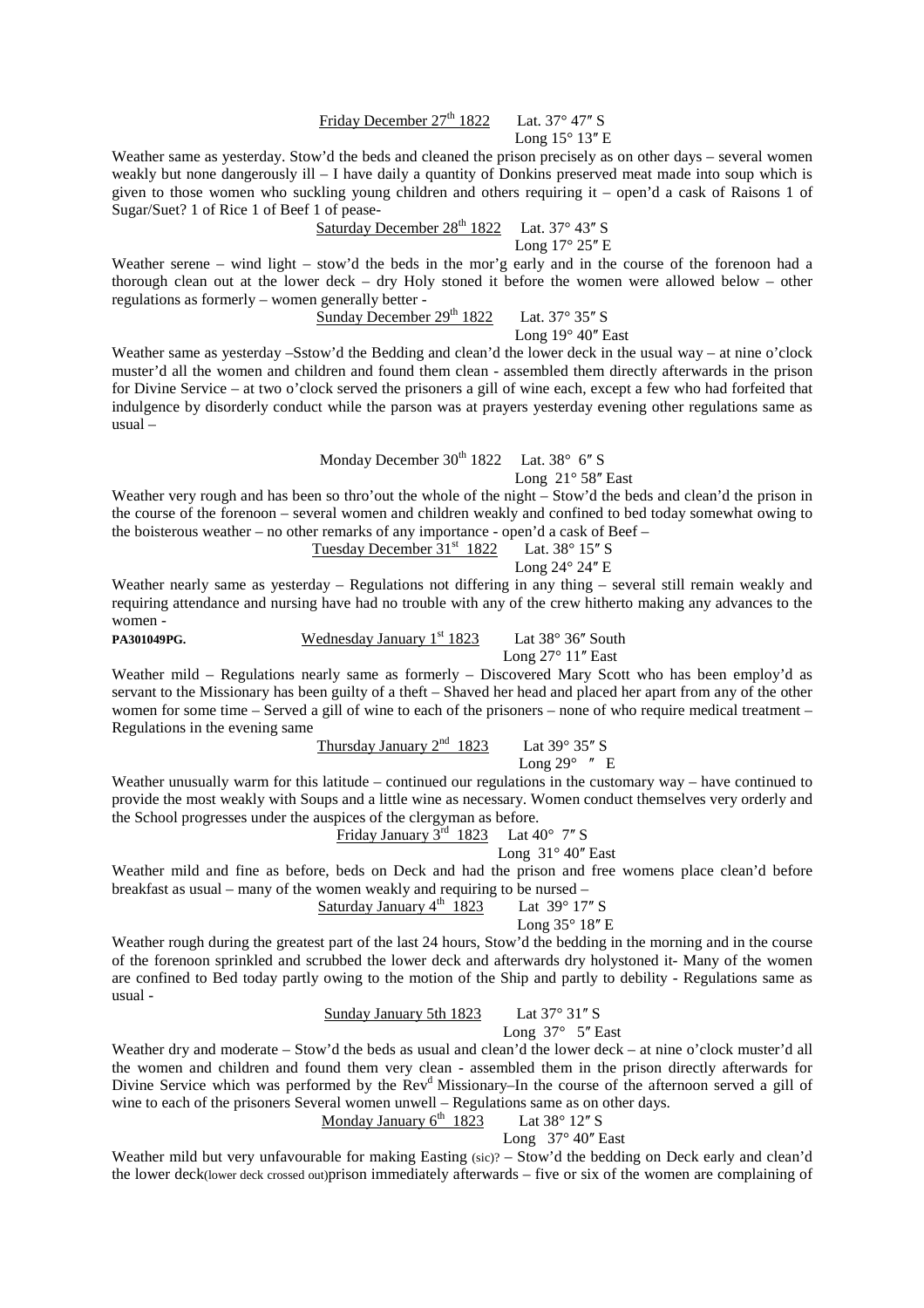illness chiefly laxity of their bowels or headaches, but none are dangerously indisposed, and I find that that there is no method so effective as keeping them on deck and employ'd as they seem to have a natural propensity for lolling about – have continued to issue Soups and other nourishment to sick as wanted – open'd a cask of Beef 1 d<sup>o</sup> of Flour and one Sugar

Tuesday January 7th 1823 Lat 37° 50ʺ S Long 39° 7ʺ E

Weather rough and squally – Regulations same as on other days – Several women weakly and requiring nourishment issued a small quantity of Soap to each of the women who had children – no other occurrence of any consequence –

|  | Wednesday January $8th$ 1823 | Lat $37^{\circ}$ 37 S                   |
|--|------------------------------|-----------------------------------------|
|  |                              | Long $40^{\circ}$ $40^{\prime\prime}$ E |

Weather fine indeed too fine for making a passage – Regulations in every respect a before – punish'd Martha Ashley by Handcuffing her for violent abusive conduct  $\&$  also threatening me –

Thursday January 9<sup>th</sup> 1823 Lat  $37^{\circ}$  40<sup>"</sup> South **PA301050PG.(begins in 3<sup>rd</sup> line below)** Long 41° 40" East

Weather still mild, a breeze has lately sprung up from then S.W. Stow'd the beds on Deck early and clean'd the prison and free womans place well before breakfast – punished Elizabeth Capps a prisoner from Newgate with confine in the coal Hole all day for violence and abusive language this morning – Several women weakly and require to (be) nursed and nourished. At two o'clock served a gill of wine to each of the prisoners no other remarks of any importance - open's a cask of Wine containing 63 galls.

$$
Friday January 10th 1823
$$
 *Lat* 37° 43" S

Long  $40^{\circ}$  " E

Weather fine – Regulations entirely same – prisoner named Eleanor Shrieves was seized during the night with violent inflammation of her chest – note case as detailed in Medical Journal at the end.-

Saturday January  $11<sup>th</sup> 1823$  Lat  $38° 35''$  S

Long  $47^\circ$  8" East

Weather unpleasant having occasional showers of rain – Stow'd the beds notwithstanding and in the course of the forenoon sprinkled and scrubbed the lower deck & afterwards dry Holystoned it – Shrieves has been bled & purged profusely, but the pain in her chest is not entirely removed three or four other women are weakly and require nourishment which fortunately I have in my power to administer – no other remarks of any importance – open'd a cask of pork.-

Sunday January  $12^{th}$  1823 Lat 38° 44" S

Long  $50^{\circ}$  3?" E

Weather gloomy and inclined to blow – Stow'd the beds and clean'd the lower deck properly before breakfast as usual – at nine o'clock a.m. muster'd all the women and children and found them clean and orderly, assembled them immediately afterwards for Divine Service which was performed by the Missionary– at 2 o'clock served a gill of wine to each of the prisoners except two who had forfeited theirs by misconduct. –

Monday January 13th 1823 Lat 39° 7ʺ S Long 52° 15ʺ East

Weather mild and fine – Regulations as customary – Several women weakly and ailing – Handcuffed together Sarah Bolland and Elizabeth Warden for fighting yesterday evening, released them at night on a promise of better behaviour – open'd a cask of beef 1  $d^{\circ}$  of Flour and one of pease.

Tuesday January  $14^{th}$  1823 Lat 39 $^{\circ}$  54" S

Long  $56^{\circ}$  36" East

Weather excessively boisterous – bedding not up today and could make but a very imperfect effort at cleaning the lower deck several women ailing and weakly and more especially so when the ship has much motion no other remarks of any importance

Wednesday January  $15^{th}$  1823 Lat  $39^{\circ}$  31" S

Long  $59^\circ$  31" E

Weather still rough – Ship making rapid progress to the Eastward dry holystoned the lower deck and made it exceedingly clean and comfortable – Bedding not on Deck today – Regulations same. -<br>Thursday January  $16<sup>th</sup>$  1823 Lat  $39^{\circ}$  41" S

Thursday January  $16<sup>th</sup>$  1823

Long  $63^\circ$  33" East

Weather extremely boisterous, had the prison and free womens place well clean'd and dry holystoned as yesterday – bedding not up owing to the roughness of the weather- at 2 o'clock served a gill of wine to each of the prisoners except four who had forfeited that indulgence by their misconduct during the last week no other remarks of any importance.-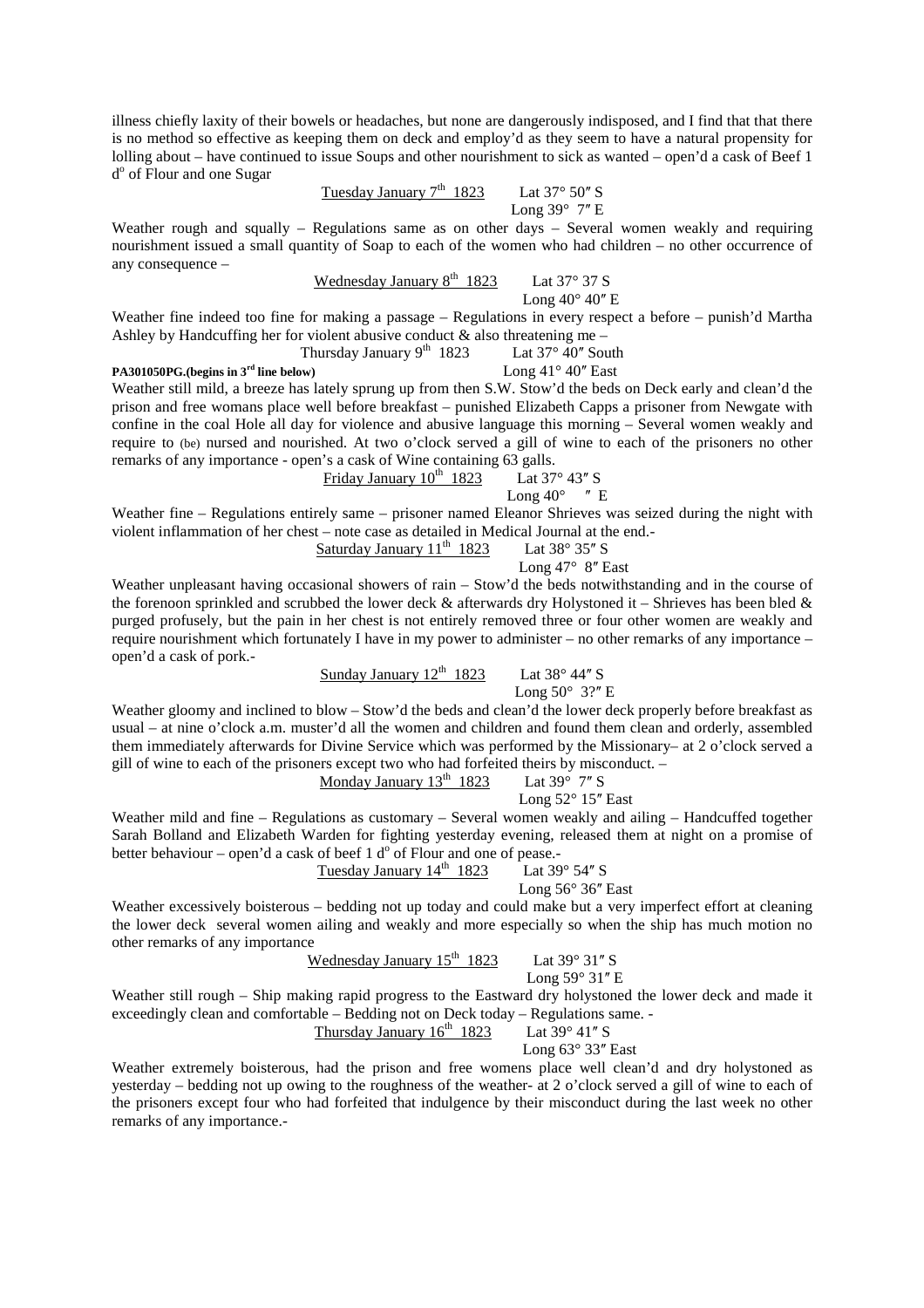## Friday January  $17<sup>th</sup> 1823$  Lat  $39° 33'' S$

**PA301051PG.**(begins in  $2^{nd}$  line below) Long  $67^{\circ}$  12<sup> $n$ </sup> E

Weather still rough, but not near so much so as yesterday - beds not up today had the lower deck sprinkled and scrubbed and afterwards dry holystoned - The women are generally in good health and Spirits, and except for a few fracas occasionally, they conduct themselves very orderly – there are several who are weakly and requiring nourishment and nursing, but they are such ailings as w<sup>d</sup> be speedily cured by change of living and exercise on shore. Regulations in no respect differing those of other days. I have no difficulty in keeping down any intercourse between the sailors and women.-

Saturday January  $18^{th}$  1823 Lat 39 $^{\circ}$  19" S Long  $70^{\circ}$  52" E

Weather mild and fine, stow'd the beds on Deck early in the morning, and in the course of the forenoon washed the prison and free womens place out thoroughly – none seriously? indisposed, detected Ann Simmons a convict from Newgate in thieving from one of her Messmates, punished as customary in such cases by shaving her head – no other remarks of any importance.-

Sunday January 19th 1823 Lat 39° 31ʺ S Long 73° 52ʺ E

Weather remarkably fine –Stow'd the beds on Deck early in the morning and had the prison properly clean'd out before breakfast- at 9 a.m. muster'd all the women & children in their respective messes and found them clean and decent in their appearance, assembled them immediately afterwards for Divine Service which was performed by the Rev<sup>d</sup> Mr Williams in the prison– none sick -at 2 o'clock served a gill of wine to each of the prisoners except 2 who had forfeited this by their misconduct – Regulations same.-

Long  $77^\circ$  46" E Weather exceedingly fine- Stow'd the beds and clean'd the prison before breakfast – at nine o'clock made the Island - no occurrence of any importance – Regulations same as usual – open'd a cask of Beef 1  $D^{\circ}$  flour  $D^{\circ}$ Suet.-

Monday January  $20^{th}$  1823 Lat 38° 48" S

| Tuesday January $21^{st}$ | $1823$ | Lat $38^{\circ}$ | $28''$ | S |
|---------------------------|--------|------------------|--------|---|
| Long $80^{\circ}$         | $20''$ | East             |        |   |

Weather very rough – clean'd the lower deck in the best manner we could – beds not up today – other regulations same as before.-

Wednesday January  $22^{\text{nd}}$  1823 Lat 38° 40" S

Long 84° 34″ E

Weather still continues boisterous – bedding not up today, had the lower deck made exceedingly clean and comfortable in the course of the morning as usual – punished Sarah Phillips and Ann Gill with confinement in the Coal Hole for riotous behaviour last night after dark in the prison – Served out a pound of Soap to each woman on board – no other remarks worthy of notice.-

Thursday January  $23^{\text{rd}}$  1823 Lat 39° 17" S

Long  $88^\circ 21''$  E

Weather mild and considerably more moderate – Stow'd the beds upon deck and had the prison clean'd in the usual manner – confined Sarah Phillips and Ann Gill in the Coal Hole again for having said last night after I released them they did not value me, with many their hard words of indecorous meaning – at 2 o'clock served a gill of wine to each of the  $p^{\text{fs}}$  except two above mentioned and two others – Regulations generally same – open'd a cask of pork.-

Friday January  $24^{th}$  1823 Lat 39 $^{\circ}$  56 $^{\prime\prime}$  S

Weather rough and is much cooler than we have yet had it – Beds not up today clean'd the lower deck in the usual way and afterwards dry Holystoned it. Released the two women yesterday evening on promise of better behaviour in future, - several weakly and disheartened by the motion of the Ship. The Boatswain of the Ship struck one of the women yesterday evening for some insolence upon her part but this unfortunate creature I think does not possess her right faculties. I have taken care to prevent recurrence of the like again if possible. I attend to my regulations personally, otherwise we would have a little Bedlam – open'd a cask of Beef.<br>Saturday January  $25^{\text{th}}$  1823 Lat  $40^{\circ}$  19" S Saturday January  $25<sup>th</sup>$  1823

Long 94° 49" E Weather gloomy and nearly calm, Stow'd the beds and in the course of the forenoon sprinkled and scrubbed the lower deck and made it exceedingly clean and comfortable- other remarks unimportant – Sunday January  $26^{th}$  1823 Lat 41° 11" S

Long E

Weather remarkably fine – Ship going 9 knots – wind about N.W. Stow'd the beds and clean'd the lower deck early in the morning, and at half past nine a.m. muster'd all the women and children in their respective messes and found them clean decently attired - assembled them immediately afterwards for Divine Service in the prison

**PA301052PG(begins in 3<sup>rd</sup> line below)** Long 92° 11" E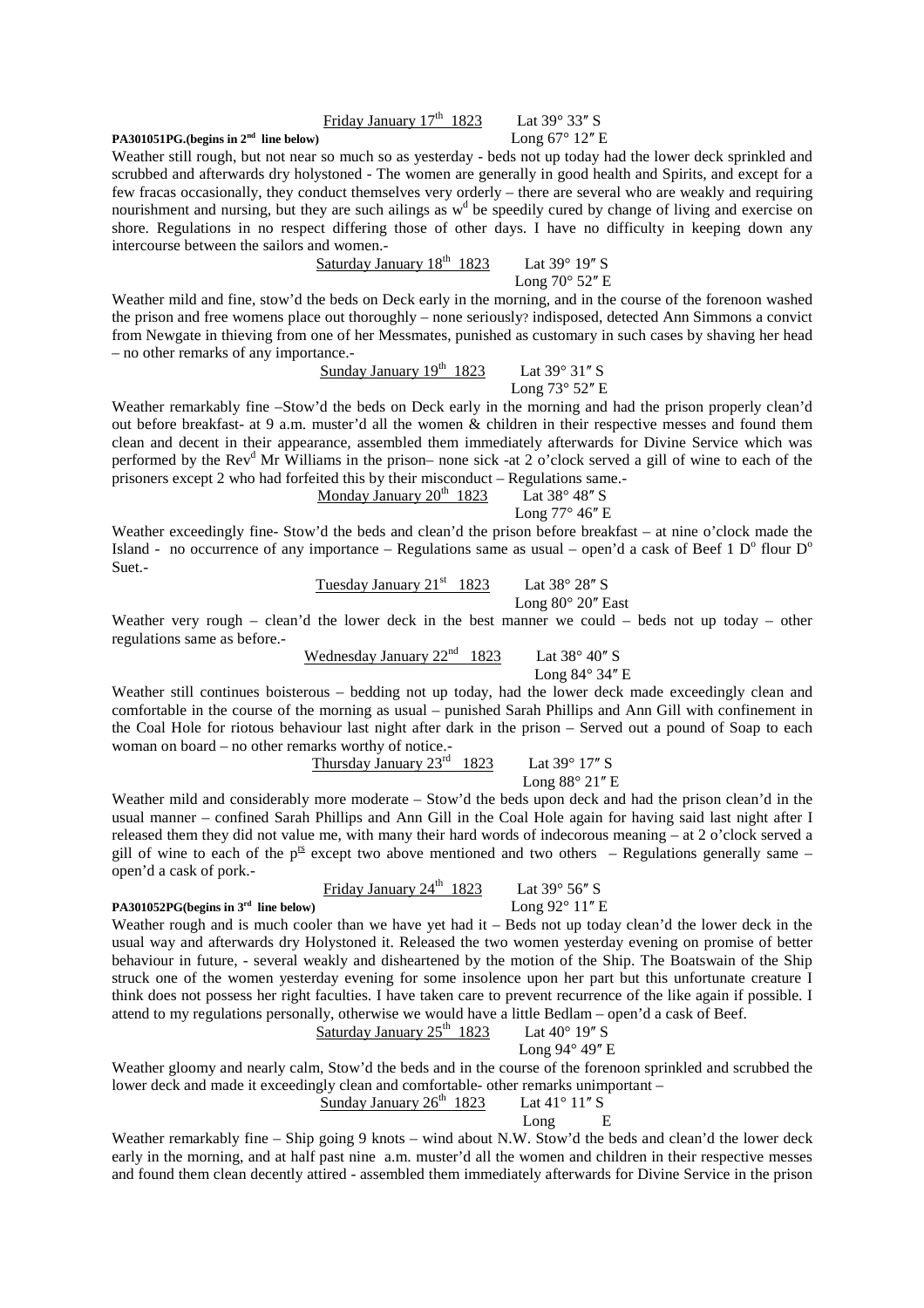which was performed by the Missionary,– at two o'clock served a gill of wine to each of the  $p^{rs}$  except 3 – attended to closing the doors & putting the beds down as usual,-

Monday January  $27<sup>th</sup>$  1823 Lat  $42<sup>°</sup>$  3" S

## Long  $102^{\circ}$  7" E

Weather rainy and unpleasant, had the prison and free womens place made as clean as possible and afterwards sprinkled it with dry sand – none of the women seriously indisposed altho' many are weakly and requiring nourishment – Regulations in other respects as usual open'd 1 cask Flour 10 pease and one of Mustard.- Tuesday January  $28<sup>th</sup>$  1823 Lat  $43<sup>°</sup>$  0" South

Long105 $^{\circ}$  52" East

Weather fine- Stow'd the bedding and clean'd the lower deck before breakfast as before – nothing else of any importance –

Wednesday January  $29^{th}$  1823 Lat  $43^{\circ}$  26" S

Long  $109^\circ$  38" East

Weather exceedingly beautiful, having a fine breeze from W.N.W. and the Ship going steadily, bedding is stow'd on deck and the prison has been well clean'd out during the morning and is very comfortable  $\&$  dry – none of the women or children dangerously ill altho' I cannot persuade a number of them but they must lay down, I generally strive to keep them on their legs if possible.-

Thursday January  $30^{th}$  1823 Lat  $43^{\circ}$  58" S Long E

Weather same as yesterday – Regulations not differing in any respect from those already established – at two o'clock served a gill of wine to each of the prisoners except two who had not conducted themselves so much as to forfeit it. Shaved Elizabeth Travis' head for Thieving – Served a Towel to each prisoner.— Friday January 31st  $1823$  Lat 44° 11" S

Long  $117^\circ 47$ " East

Weather dry but cold for this season of the year - bedding stow'd and prison clean'd as usual - Two women confined to Bed Vigt: Jane Robertson Alice Sutton, but neither of them have any serious illness, and require nursing and nourishment – no other remarks of any consequence – I am kept constantly employ'd to prevent mischief – open'd a cask of Beef  $1 \text{ D}^{\text{o}}$  Raisins –

**PA301053PG Saturday February 1st 1823** Lat 44° 1'' South

Long  $122^\circ 17$ " East

Weather hazy and cold, Ship making rapid progress – Bedding not up today. In the course of the forenoon had the lower deck clean'd properly and afterwards sprinkled it with sand no other remarks of any importance – open'd a cask of pork  $1\overline{D}^{\circ}$  Sugar.-

Sunday February  $2<sup>nd</sup>$  1823 Lat 45 $\degree$  15" S

Long 126° 56" E

Weather rough and hazy – Bedding not upon deck – had the prison as well clean'd as possible – at 9 0'clock muster'd all the women and children in their respective messes and found them as usual very clean -assembled them immediately afterwards for Divine Service in the prison which was performed by the Missionary– at 2 o'clock served a gill of wine to each of the prs.-

Monday February  $3^{\text{rd}}$  1823 Lat  $45^{\circ}$  26" S Long 131° 20" E

Weather has become mild and beautiful – had the lower deck clean'd properly before breakfast as usual, and in the course of the forenoon made all the prisoners and free women empty of their beds all the flocks and had them washed in fresh water which I requested the master of the Ship to issue for that purpose – 3 women are weakly and helpless – no other occurrence of any importance open'd a cask of Flour  $335^{\text{th}}$ .

Tuesday February  $4^{\text{th}}$  1823 Lat 44° 3?" S

Long  $136^\circ$  ?" E

Weather hazy, but exceedingly fine for passage making – clean'd the lower deck as usual – The women are employ'd today making up their beds after being washed – Regulations the same as customary-<br>Wednesday February  $5<sup>th</sup> 1823$  Lat 44° 16" S

Wednesday February  $5<sup>th</sup>$  1823

Long  $140^\circ$  7" E

Weather extremely boisterous – women employ'd making their beds and Blankets as I have ordered them preparatory to my mustering them this afternoon – had but an improper cleaning for the lower deck owing to the roughness of the Sea – served each woman with a quantity of Black Thread – other remarks not material – Thursday February  $6^{th}$ <sup>d</sup> 1823

## Lat  $43^\circ$  23" S

Long 144° 20" E

Weather remarkably fine today – women employ'd washing up all their dirty clothes having allowed them a quantity of fresh water for that purpose – the beds are not up today having an inspection to make of them to see if they be marked properly according to my directions – In the course of the forenoon washed the lower deck – at 2 o'clock served each of the prisoners with a gill of wine – Regulations kept up as usual.-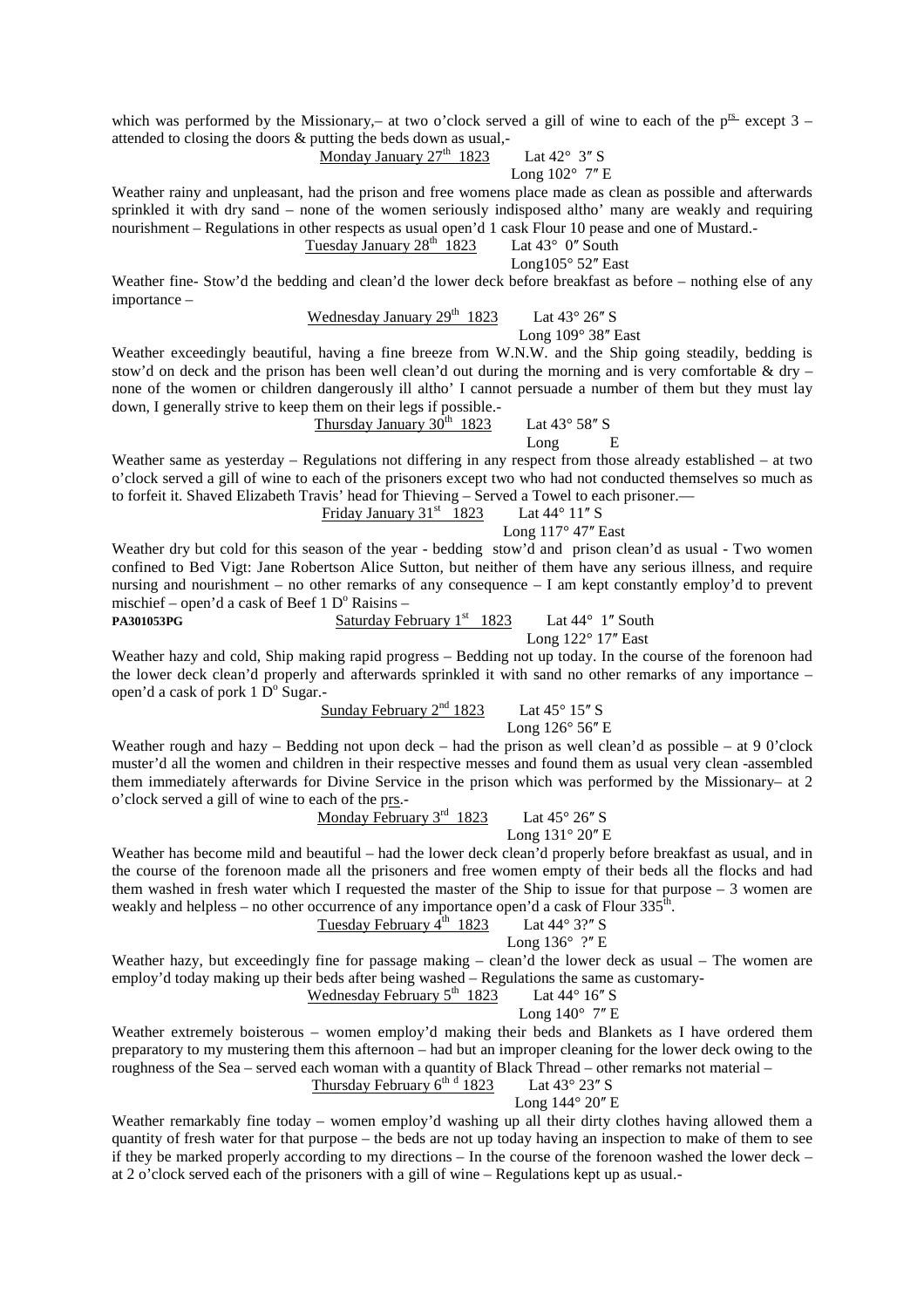## Friday February  $7<sup>th</sup> 1823$  Lat  $43° 34''$  S Long  $145^\circ$  2" E

Weather same - clean'd the lower deck as usual before breakfast – Beds not up today none of the women seriously indisposed altho' two or three are weakly and partly confined to bed – Regulations same as before – open's a cask of Beef

Saturday February  $8^{th}$  1823 Lat 43 $^{\circ}$  25" S

Long  $148^\circ$  2" E

Weather still continues fine – Stow'd the beds on Deck early in the morning and in the course of the forenoon washed the lower deck – Three prisoner women confined to Bed from debility – We are in hourly expectation of making Van Diemens Land – S. W. Cape – Regulations same as formerly – **PA301054PG** Sunday February 9<sup>th</sup> 1823 Lat S

Long E

Weather hazy – Stow'd the beds on deck and clean'd the prison at nine a.m. muster'd all the women and children and found them very clean, assembled them for Divine Service which was performed by the Missionary- 3 convict women weakly Vigt: Ch. Fletcher Jane Robertson & Alice Sutton- we yesterday afternoon made the Cape South West and today in the entrance of D'Entrecasteaux's Channel – Served a gill of wine – Regulations same –

Monday February  $10^{th}$  River Derwent Hobart Town V,D.L.

Weather wet and unpleasant this morning – Beds below today owing to it – clean'd the lower deck as usual - at 10 o'clock the Ship cast anchor in Sullivan's Cove, shortly after which I went to the Governor with the Dispatch. In the course of the day landed several free women whose husbands happened to be at hand – no other remarks of any importance – open's a cask of pease – 5 Bussels.-

Tuesday February  $11<sup>th</sup>$  Hobart Town Van Diemens Land

Weather fine and dry – Stow'd the beds on deck and clean'd the prison and free womens place properly out –

Sent 4 women to the Hospital who have been weakly and lingering for a long time and are not strong enough to go to service – no other remarks of any consequence – have got fresh beef and vegetables for the home?

Wednesday February  $12<sup>th</sup>$  Hobart Town V. D. Land

Weather remarkably fine – Stow'd the beds and had the lower deck properly clean'd out early in the morning as customary – at a half past ten o'clock His Honor  $L^t$ . Governor Sorell paid a visit to the Ship and inspected. He express'd himself highly pleased with appearance of the women and the arrangements I had carried into effect during the voyage. Several of the free women have landed today.-

Thursday February  $13<sup>th</sup>$  Hobart Town V. D. Land

Weather excessively unpleasant – having a strong gale of wind from the N.W. which is extremely hot and suffocating - In the course of the forenoon landed forty-six of the Convicts all of whom went to respectable services. no other remarks of any importance.

Friday February  $14<sup>th</sup>$  Hobart Town V. D. L.

Weather unpleasant – hot winds still prevail – Stow'd the beds and clean'd the lower deck in the usual way -all free women destined for this settlement have found their Husbands except two – Regulations same as formerly-Saturday February  $15^{th}$  Hobart Town V. D. L.

Weather moderate and fine – The Ship today was discharged from demurrage – had the prison clean'd and the bedding stow'd as usual – the two free women have found their Husbands. -

PA301055PG **Sunday February 16<sup>th</sup> 1823 Hobart Town V. D. Land** 

Weather remarkably fine – The women conduct themselves very orderly – none of them indisposed – at half past 9 a.m. muster'd them and found them clean and decent – had Divine Service performed in the prison in the usual way – at 2 p.m. served the usual quantity of wine to each of the prs. - Regulations same –

Monday February  $17<sup>th</sup>$  1823 Hobart Town V.D.L.

Weather serene and beautiful – no occurrence of any importance – Regulations same –

Tuesday February 18<sup>th</sup> 1823 Hobart Town V.D.L.

Weather fine – Bedding stow'd on deck – Ship exceedingly clean – women quite healthy – Regulations same as customary –

Wednesday February  $19<sup>th</sup> 1823$  Ship proceeding down the River Derwent.

Weather mild and fine – The Ship weigh'd this morning at 8 o'clock a.m. – Women all in good health and are very quiet in their behaviour – Regulations same.-

Thursday February  $20^{th}$  1823 Lat 41° 10" S

Long 149° 20" E

Weather continues fine – Stow'd the beds on Deck and had the prison properly clean'd out as usual – none sick – at 2 o'clock served a gill of wine to each of the  $p^{rs}$ . Regulations same –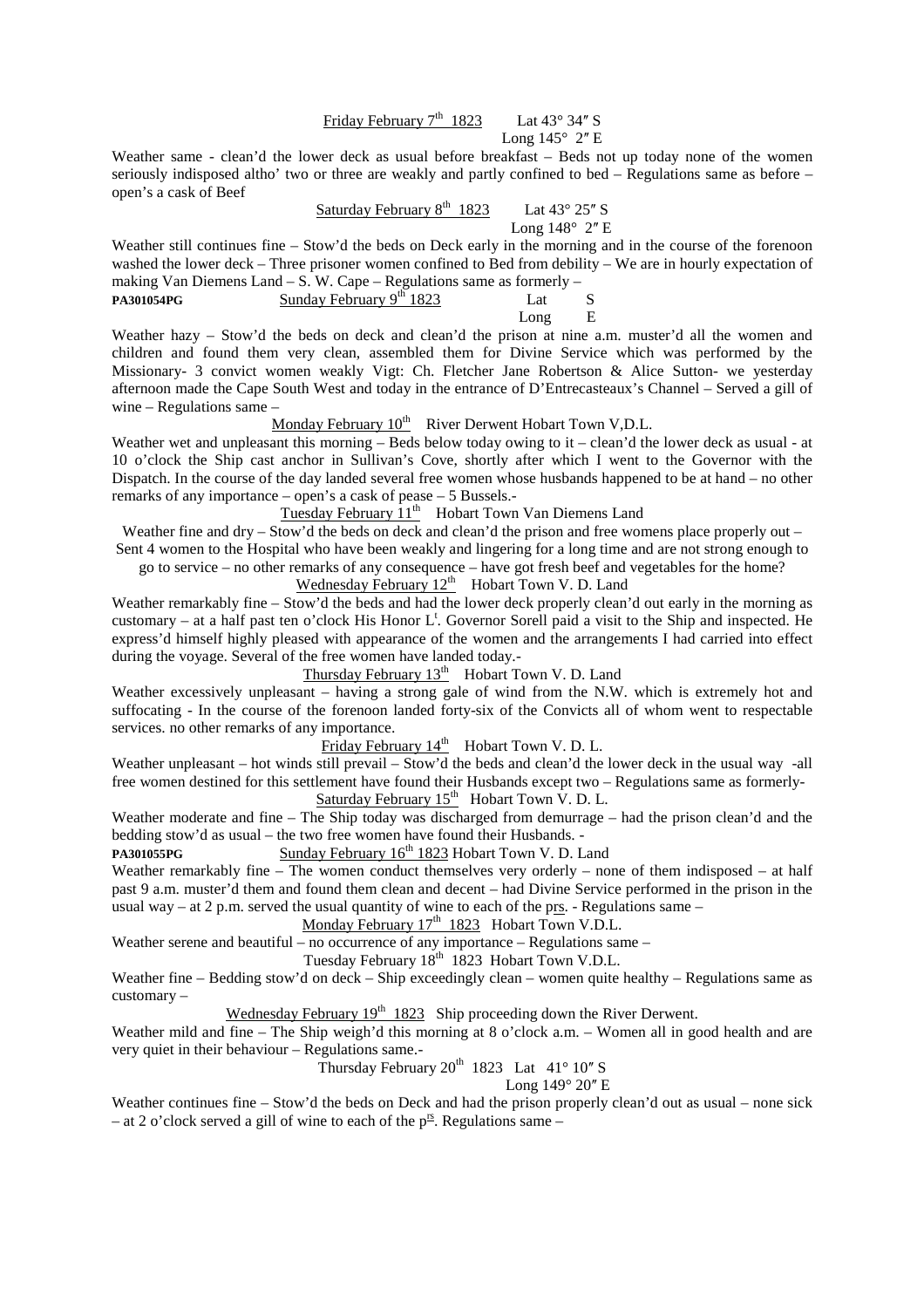## Friday February  $21<sup>st</sup> 1823$  Lat  $40<sup>°</sup> 56'' S$

### Long 149° E

Weather gloomy and unpleasant – women generally seasick – could not get the beds up – at 2 o'clock served a gill of wine to each of the prs. - Regulations attended to as formerly – open'd a cask of Flour 336<sup>th</sup>

Saturday February  $22<sup>nd</sup> 1823$  Lat  $41° 3''$  S

Long  $150^\circ$  32" E

Weather exceedingly fine – stow'd the beds and in the course of the forenoon washed the lower deck – at two o'clock served a gill of wine to each of the prs. – no other remarks of any importance –

Sunday February  $23^{\text{rd}}$  1823 Lat 38 $^{\circ}$ 44" S

## Long 150° 38" E

Weather nearly same – Stow'd the beds and clean'd the lower deck as customary – at nine o'clock muster'd all the women and children and as usual found them all clean and decent – assembled them for Divine Service which was performed by the  $Rev<sup>d</sup>Mr Williams - at 2 o'clock served a gill of wine.$ Monday February 24<sup>th</sup> 1823 Lat  $34^{\circ}$  48" S

Long  $150^\circ$  42" E

Weather serene beautiful – made the coast of New  $S<sup>o</sup>$  Wales at 3 o'clock p.m. near Cape Howe – women are all healthy but a little turbulent - served a gill of wine to each at 2 o'clock - Regulations same – **PA301056PG Tuesday February 25<sup>th</sup> 1823** Lat 37°  $\frac{4}{3}$  S

## Long  $150^\circ$  34" E

Weather gloomy and looks like rain – beds not up today – Served a gill of wine to each of the well behaved but omitted those who had been noisy yesterday – Regulations in other respects the same.-

## Wednesday February  $26<sup>th</sup>$  1823 off Javis Bay

Weather mild and fine – Ship standing along the Coast – Stow'd the beds as usual, and clean'd the lower deck – prisoners quiet, and are busily employ'd washing up their dirty clothes, having served them out fresh water for this purpose together with a small quantity of Soap –gave them a gill of wine as before – Regulations not different –

## Thursday February  $27<sup>th</sup>$  1823

Weather exceedingly fine – The Ship anchored in Sydney Cove a little after eight o'clock this morning – women in good health and are very peaceable – issued wine – Regulations same.-

## Friday February  $28^{th}$  1823 Sydney Harbour

Weather serene and beautiful – Regulations in the morning as usual – at half past one o'clock Major Goulburn the Co<sup>1</sup>. Sec<sup>y</sup> came on Board and commenced mustering and at  $\frac{1}{2}$  past 3 pm. finished when he expressed his satisfaction of the orderly appearance of the women and the cleanliness of the Ship – Served wine – Monday Saturday March 1<sup>st</sup> 1823 Sydney Cove

# N.S.Wales

Weather fine – Had the women preparing to go on shore from daylight this morning – at 7 o'clock a.m. the Government Boats destined to carry them to Parramatta came alongside and in half an hour after we had them and all their luggage safely on board of them. The Colonial Secretary who attended expressed his best thanks for the decent appearance and orderly behaviour they exhibited and ordered the Boats to proceed forthwith – I cannot but express my great joy at having got -. The situation of a Surgeon Superintendant of a woman Convict Ship if he does his duty can be no sinecure as they constantly require to be looked after and particularly to restrain them from contact with the sailors – this can only be done by beginning well at first, and checking all appearance of intimacy before the Ship leaves England Directing the Master to discharge any sailor who may shew a disposition this way which I did in two or 3 instances, to his no small annoyance - I feel satisfied that making the women do almost everything for themselves and keeping them employ'd and on their legs is absolutely necessary to preserve them in health and that the duties of Superintendant are far greater than those of Surgeon.

#### **PA301057PG**

### Case of Mary McGowan a convict from Liverpool-

aged 50 years – October  $25<sup>th</sup> 1822$ 

This woman applied tome this morning, with a complaint of her Bowels, which she said had been on her several days – on examining her, I found that her skin was hot, her pulse small and quick and the tongue furred together with an uneasy restless appearance about her - She had frequent purging which she said pass'd from her like water – I put her first into a cradle in the Hospital and afterwards gave her an ounce of Salts dissolved in a large portion of water – gave her also plenty of diluents drinks – The medicine produced a full discharge of offensive matter, and towards bedtime she expressed herself much better. gave her an anodyne draught.

 $26<sup>th</sup>$  She has been only twice purged during the night & expresses herself much easier of the griping and Tenesmus Rx pilulae Calom: g<sup>r</sup>ii c Opii <sup>sp</sup> bis in die Sumendus, and applied a broad Strip of Flannel round the abdomen – Symptoms generally less urgent than yesterday – has no appetite. –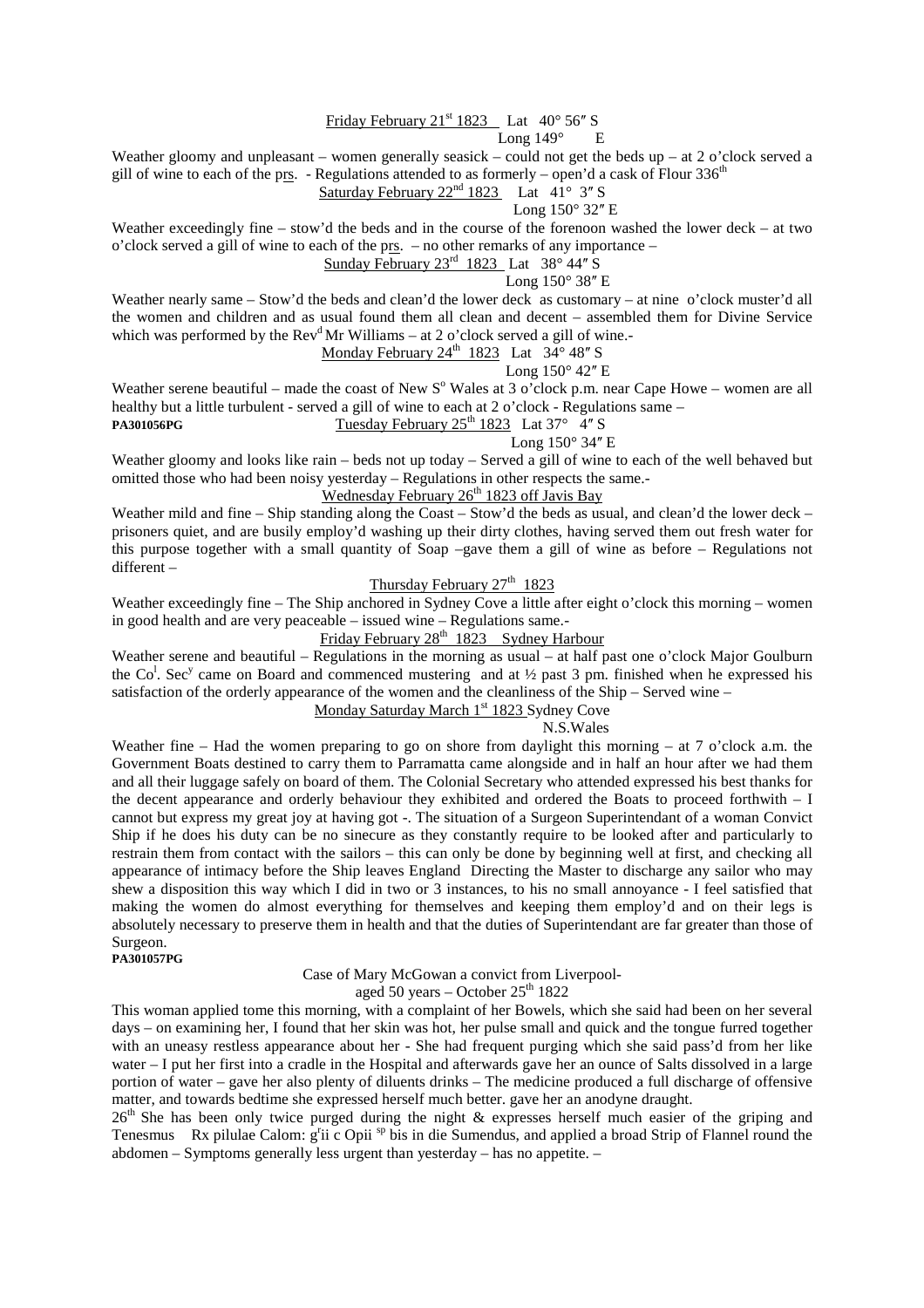$27<sup>th</sup>$  Bowels very relaxed – has had an uneasy night of it pulse small and quick – Tongue dry and furred, skin hot - Repeated the two grain pill of Calomel with half a grain of Opium twice a day as before and gave her an anodyne draught at night. -

 $28<sup>th</sup>$  She remains nearly the same as yesterday – repeat'd med<sup>e</sup>.

29<sup>th</sup> Purging very frequent, and has a great deal of Tenesmus. She rested badly during the night, and expresses a miserable foreboding of death – gave her the pill three times today and repeated the draught at bedtime.

30<sup>th</sup> I visited the Hospital early this morning and was pleased to find this woman had had a better night, and was much easier – her skin lost the dry feel, and her pulse indicates a change for the better – She had been but twice purged in the night – Repeated her pills three times during the 24 hours and the draught at bedtime. She has no appetite.

 $30<sup>th</sup>$  Her Disease appears less violent, having been only 3 times purged during the last 24 hours, her countenance is more lively, and she complains of very little griping or Tenesmus – She says she feels a copperish taste in her mouth – has taken a little Sago today – Tongue begins to clear round the edges, pulse and skin becoming more natural Repeated her pills only twice in the 24 hours. –

November 1<sup>st</sup> She has had a tolerable good night  $\&$  her purging is not more than it was last 24 hours- appetite beginning to return – mouth a little affected by the mercury - Repeated the pill only once today –

 $2<sup>nd</sup>$  Her mouth is a little sore, and ptyalism is commencing gave her no other medicine – appetite improves daily 3<sup>rd</sup> Her gums feel seriously affected this morning – purging mainly abated – gave her Sago with a little port wine in it and an anodyne draught at night –

#### **PA301058PG**

4<sup>th</sup> She has had a good night and is quite convalescent. Tongue nearly clean, skin moist and cool- mouth very tender and salivates a good deal –gave her the Sago with port wine as before –

 $5<sup>th</sup>$  She has had no symptoms of any consequence the Disease being nearly checked – continued same –

6<sup>th</sup> Mouth sore – has had no purging of any consequence – appetite coming to daily – complains this morning of a lurking pain in the lower part of the abdomen – gave her a small dose of Castor Oil which produced the desired effect

 $7<sup>th</sup>$  Mouth sore – functions becoming natural – She has taken the Sago with Port Wine occasionally & at times a little fresh Soup – gave her an anodyne draught at bedtime. -

 $8<sup>th</sup>$  ptyalism continues about the same – The Disease appears conquer'd, having been only once purged during the last 24 hours and functions become more natural every day – It would appear from the present state of this case that it could hardly have terminated unfavourably but the reverse will be proved by the sequel – This woman who was a most abandoned character attacked me today in the most violent manner regarding the soreness of her mouth and accused me of having beguiled her into it, with many hard sayings and vile epithets not fit to repeat and in fine protested she would not under any terms take any thing again in the shape of physic - I endeavoured to palliate the matter by every means in my power, instancing the wonderful effect of the medicine in relieving her of her former suffering but all to no purpose, I did not think at the time that this was more than a mere ebullition of passion but I am sorry to say it was carried to the fullest extent and meaning of the declaration – The soreness of the gums continued for several days and while this lasted she had no appearance of Dysentery – She had merely a few soft stools without either Tenesmus or griping, and her functions were fast approaching to their natural state, but as the ptyalism subsided so also did the Disease advance, and neither entreaty nor force could prevail on this wretch to take anything in the shape of physic.

 I had therefore no alternative left but to apply a Blister to the lower part of the abdomen (which after a great deal of trouble I persuaded her to let me d do) and to support her with Stimulants – This woman continued to linger in the most deplorable state, still keeping up her determination with inveteracy till the  $19<sup>th</sup>$  November when she departed this life in the harbour of Rio Janeiro - **PA301059PG** 

Case of Elizabeth Fletcher, Convict, aged 20 years

#### October  $26^{th}$  1822

This woman was attack'd during the night with violent Epileptic fits to which she had it appears become subject to during her confinement in Newgate, She remain'd after they subsided in a state of torpor and insensibility for nearly 24 hours during which time I took from her arm 25 ounces of blood and applied a blister to the nape of her neck and also gave her a small dose of purgative medicine.

I sh<sup>d</sup> state that this unfortunate had suffer'd by a Syphilitic affection some time before, which had caused her the loss of her right Eye, and the constitution appears as if it had been entirely saturated by the imprudent use of Mercury – in the course of a few days she gradually began to recover her former state of health which was always delicate and required attending to – I therefore placed her under the superintendence of one of the most steady women I could find, and kept her during the remainder of the passage under my own view in the Hospital, and having attended strictly to the state of the bowels and kept her constantly supported by wine and other comforts so liberally provided in Convict Ships. I managed to land her (altho' in a very low state) in Van Diemens Land & here I have learned she has since recovered her health and is now employed in service.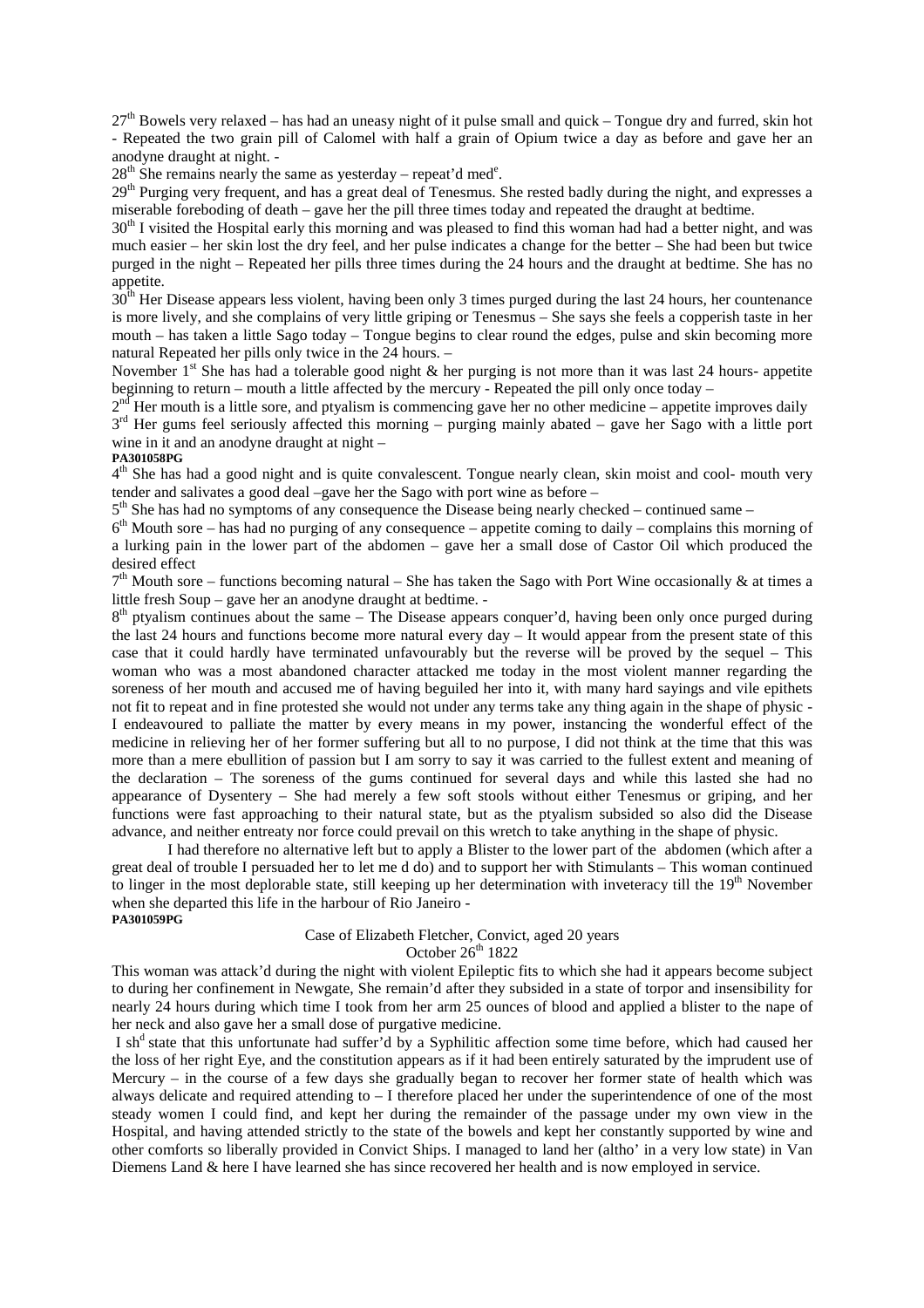#### Case of Mary Langford (a free woman) aged 38 years December 18<sup>th</sup> 1823 Dysentery

This woman has been ill (she says) for the last three or four days with some griping and purging together with loss of appetite and great debility – her skin is very hot and has a kind of dry feel – her tongue furred – pulse small and quick. Gave her an ounce of Salts dissolved in a pint of water, and a two grain pill of Calomel with half a grain of opium at bedtime – made her put on a Flannel Jacket next her skin.

19<sup>th</sup> She has been purged seven or eight times during the night, but she says with less pain, She feels very low and feverish, pulse small and fluttering – has no appetite and is extremely restless and uneasy, this woman is at last/best? of a cachectic habit and when she reach'd the Ship was excessively low, having come from the workhouse – Repetatur pilulæ Calom: c opii ter die Sum: gave her an anodyne draught at bedtime.-

20<sup>th</sup> purging unabated – complains of some griping and Tenesmus – her stomach will not retain any fluids – pulse and skin mainly same – Repeated her Medicine precisely as yesterday

 $21<sup>st</sup>$  She has still frequent purging and the Symptoms are uncontrolled – She complains much of her Head and is extremely weak and helpless. her stomach is more settled – skin hot and no moisture on it – Tongue very foul – Repeated Medicine three times in the day as before

 $22<sup>nd</sup>$  Symptoms quite as violent as ever – I have little or no hope of her recovery – Repeated med<sup>e</sup>. -

23<sup>rd</sup> She has not been so often purged during the night and she has had some refreshing sleep –She has been able to keep a little Sago on her Stomach - Bowels less painful and has not that writhing pain which so disturb'd her– The mercury appears to begin to affect altho' it has made no great show yet. Repetatur idem.- **PA301060PG** 

24<sup>th</sup> She has been only four times purged since yesterday after Dinner – her stomach is quite tranquil and she has had a good night - The mouth begins to be affected - Skin not so hot & has a little moisture – pulse less frequent – Strength very much reduc'd – gave her Sago with a little port wine in it as often as she  $c^d$  take it – Repeated her pill once in the 24 hours. -

 $25<sup>th</sup>$  The purging abates fast, has very little griping or Tenesmus and her rest and appetite become more natural – ptyalism commencing which alone could have arrested the progress of the Disease - omitted medicine except for anodyne draught at night

 $26<sup>th</sup>$  The Disease has mainly disappear'd – mouth sore, and salivates constantly –gave her Sago with port wine occasionally – no medicine –

27<sup>th</sup> She has complained since yesterday of a little obscure pain in bowels, but is generally better, and I consider her now out of danger. Rx: Olei Ricini Zfs Aqua Menthe Zij Statim Sumendus –

 $28<sup>th</sup>$  She has had three purges by the medicine which she says has entirely relieved her – her mouth still sore, but not unpleasantly so, and her sole complaint now is debility – gave her nourishment as often as she could take it – no med $e$ 

 $31<sup>st</sup>$  In the course of the last three days she has improved gradually – The ptyalism abating, I have deemed it best to give her a few pills occasionally to keep up a gentle action of the salivary glands until the bowels shall have quite recover'd their wanted tone. no other medicine has been administered – gave her Sago with wine as before – This woman whose case I one time thought quite hopeless was entirely saved owing to the early absorption of the Calomel – She had an affection of her Head and an aberration of thought for several days which I have rarely observed in this complaint before and which I consider'd at the time as a fatal symptom, but the sequel is otherwise and she is out of danger

The Twin children belonging to a free woman named Edwards which died on their passage may be fairly omitted I think in a Medical Journal as their lives were not a sacrifice to disease but to inanity, I will endeavour if I can to describe them, they were about 18 months old, born in the Workhouse ( I believe at Nottingham, and so staved and small that their dimensions to any thick sight might be said to be invisible they both weigh'd less than 15 pounds these little girls? were sensible and could speak, and even certainly, a quiet curiosity. These children were still on the breast and the woman for no entreaty of mine would submit to wean them. Which I attributed to the cause of their dissolution. I endeavoured to render them support with fresh meat and Soups and also Sago with a little wine in it, but they gradually declined in the state of "atrophy" which had attended them (I think) from their birth and the rice? in the early part of the voyage – The mother required much care and nursing to restore her health.

### Case of Eleanor Shrieves Convict January  $10^{th}$  1823 aetat: 25 years

I was sent for early this morning to see this woman who complained that she had had a pain in her chest for 3 or four days back but which had thro'out the night increased upon her to such an alarming extent that she could hardly breathe, I found the pulse hard and quick – her countenance flushed and her respiration extremely laborious. She said her bowels had not been moved for several days, Rx Calom: pp<sup>t</sup> gr 8 c Solutio Sulph. Mag: Zvi Statim Sumendus. I allowed her to remain quiet for one hour and a half after which I bled her 'till I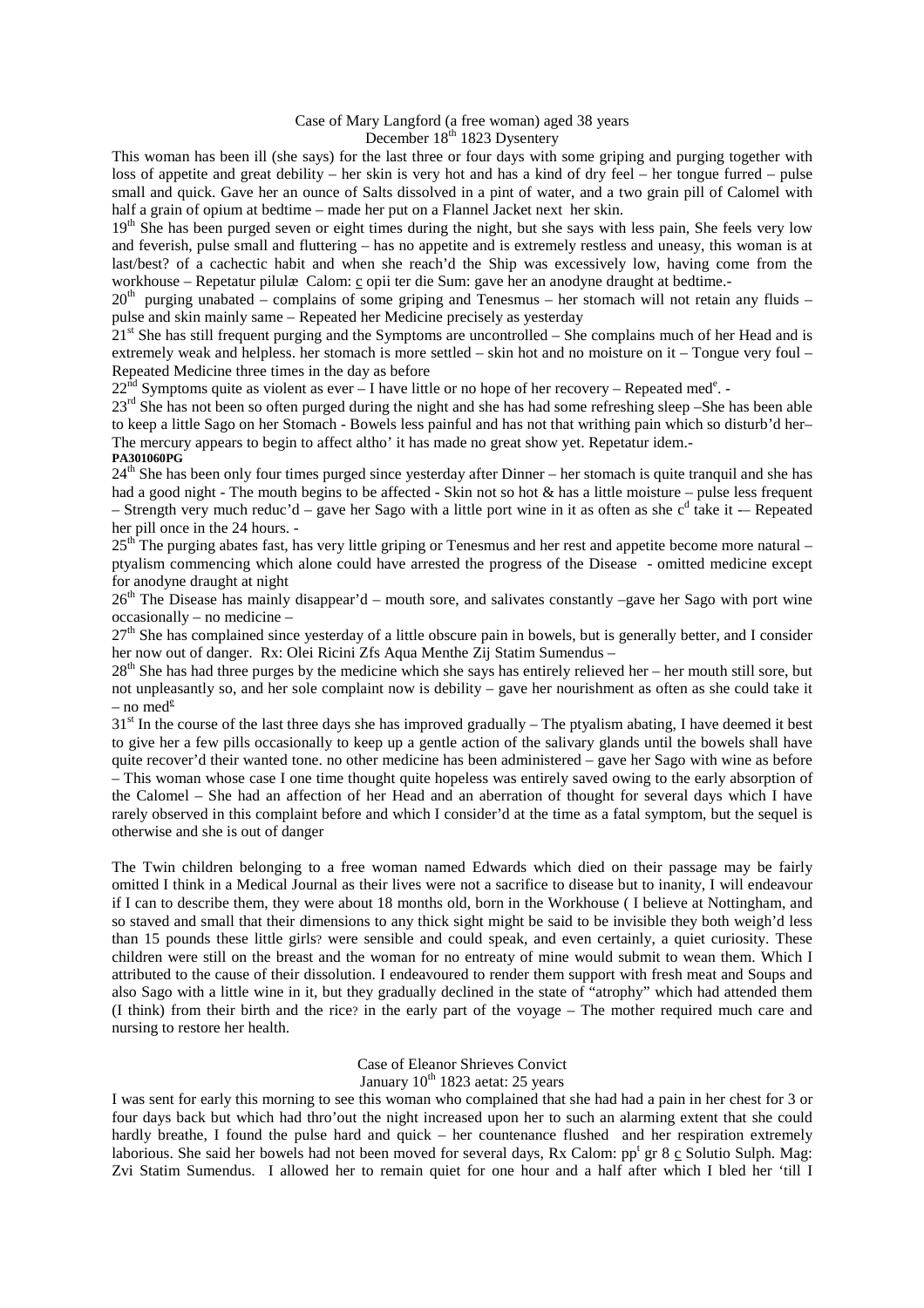produced a remission of all the urgent symptoms & gave her free respiration. I do not know exact amount of blood I extracted having apportioned it, entirely to the effort it produced on the Disease. **PA301061PG(began inline above)** 

 The bleeding produced a good deal of syncope, during which period the physic operated most largely - She afterwards express'd herself almost relieved – gave her diluents drinks frequently – Towards evening reaction commenced and her respiration became affected – Skin dry and hot, pulse full and quiet – open'd the vein again and took away about twenty ounces of blood which produced a slight syncope – applied a Blister to the Chest – Bowels still purging - at nine she felt tolerably easy – Rx pulvis Antim  $g^r$  x M ft pilulæ iv? bis in nocte  $S^s$ .

11<sup>th</sup> During the early part of the night she felt quite easy and has considerable moisture on her skin, but towards morning, her respiration again became affected and demanded a repeat of the bleeding which I carried to a very great extent, Vigt: 'till I had produced Syncope and moisture on the skin – the blister has drawn well – removed it and applied a dressing – gave her a solution of Salst and Sennæ to keep up the laxity of her Bowels.-

 $12<sup>th</sup>$  She has had no recurrence of the urgent symptoms yet – skin moist, and cool- pulse full and soft, but considerably accelerated - Bowels purging – I now wait appearances – Towards night a troublesome cough has come on, and her skin has become dry – She has great repugnance to Bloodletting which possible makes her say her breathing is not painful –? ? ran from the blister – pulse much increased since morning – took away eight ounces of blood from her arm after which she took an effervescing draught –

13<sup>th</sup> I rose at daylight this morning and found this woman in a very tranquil state, and that she had an easy night – Skin moist and cool – pulse full and soft - Tongue clean – directed her to take a little Salts and Sennæ to keep her bowels loose – cough not troublesome. –

14<sup>th</sup> The pain of the head has again become troublesome, produced principally by a teazing? cough, bled her again to the extent of 16 ounces which has produced the desired effect – bowels free – applied a fresh blister to the chest the former having dried up – gave her some pectoral medicine.-

15<sup>th</sup> Since the last bleeding she has not complained of any pain in her chest, the Blister has produced the proper effect and she at present remains quite convalescent – Skin moist and cool – Tongue beginning to get clean and has a little appetite – pulse soft and quite moderate cough not troublesome – Repeated the pectoral medicine.

16<sup>th</sup> Symptoms very favourable – Blister discharging – This woman whose case required the most prompt as well as determined treatment, has been subject, she says, to affections of the chest – this one appears to have been the most violent, but which was happily arrested early by the dint of bleeding and other antiphlogistics and she was after a few weeks nursing perfectly restored to her former state of health and on the arrival of the Ship at Van Diemens Land she was appropriated to private service in a respectable family.

 I beg leave here to state that altho' many complaints from time to time occupied my attention during the passage of the Lord Sidmouth from England to New S<sup>o</sup>Wales, which don't appear in this journal, yet I trust I shall be excused when I state that most of them only required the superintending care of the Surgeon, and that they were only to be combated by rallying the parties into better spirits – keeping them employ'd and rendering them nourishment when necessary of which the Service is so liberally supplied – I have had the Honor of being four times as Surgeon & Sup<sup>t</sup> of Convicts to N.S. Wales, two voyages of which I did not lose an individual, and of the two others only 3 grown persons, one of whose lives (as detailed in this journal will shew) I could have saved provided I had had a tractable person to deal with – and I have the Honor to be

Honb<sup>le</sup> Gentlemen

 Your most Humble and obedient servant Robert Espie Surgeon & Sup<sup>t</sup> (Late of Lord Sidmouth female Convict Ship)

To The Honb<sup>le</sup> The Commr of H.M. Victualling Office Somerset House London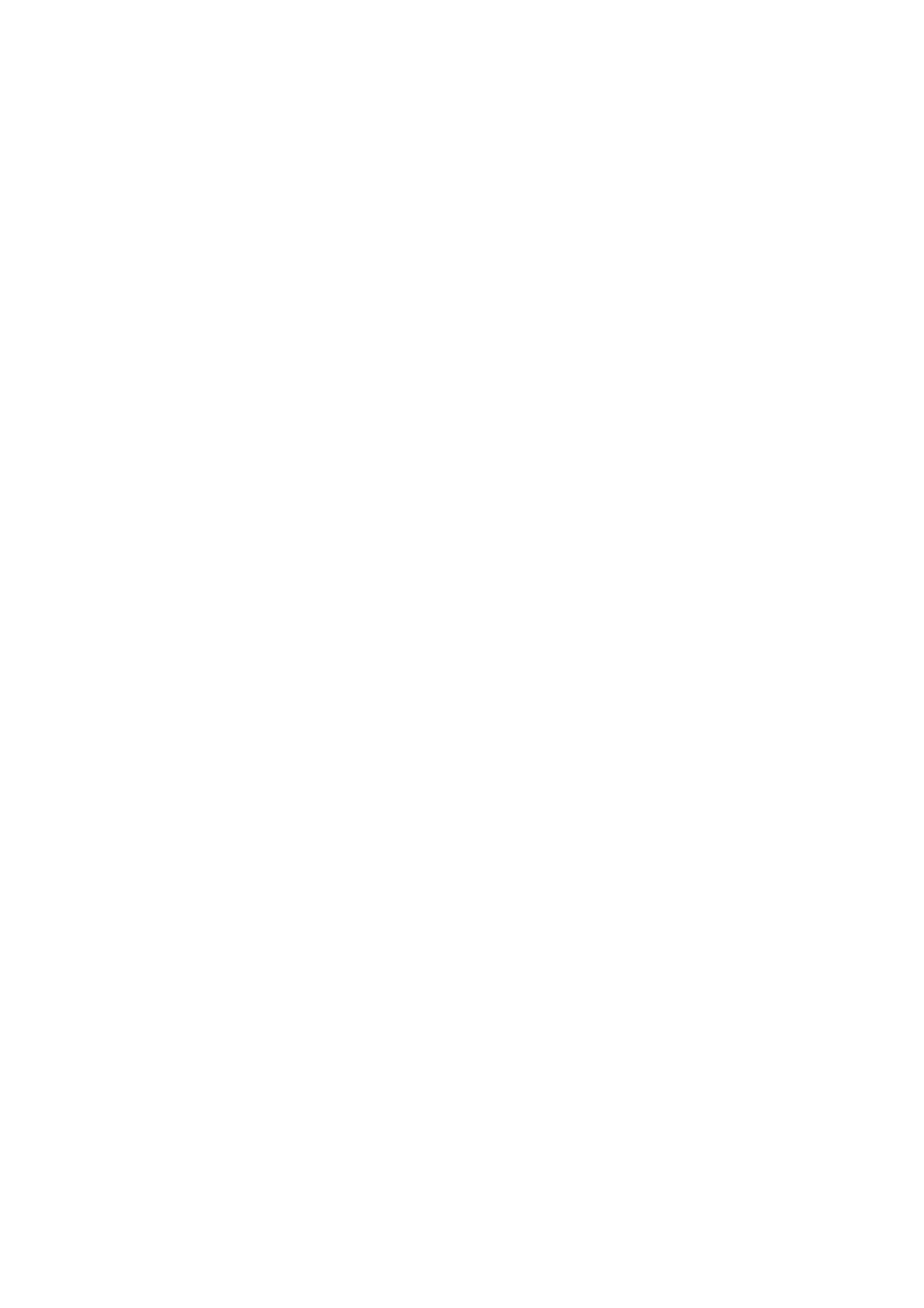| . .<br><b>When Put</b><br>On Sick<br>List | <b>Name</b> | Age | <b>Quality</b> | <b>Disease or Hurt</b> | <b>When Put</b><br><b>Off Sick</b><br>List | How<br><b>Disposed</b><br>Of |
|-------------------------------------------|-------------|-----|----------------|------------------------|--------------------------------------------|------------------------------|
|                                           |             |     |                |                        |                                            |                              |
|                                           |             |     |                |                        |                                            |                              |

# **Copy of the sick list of the** *[ShipName]* **Female Convict Ship**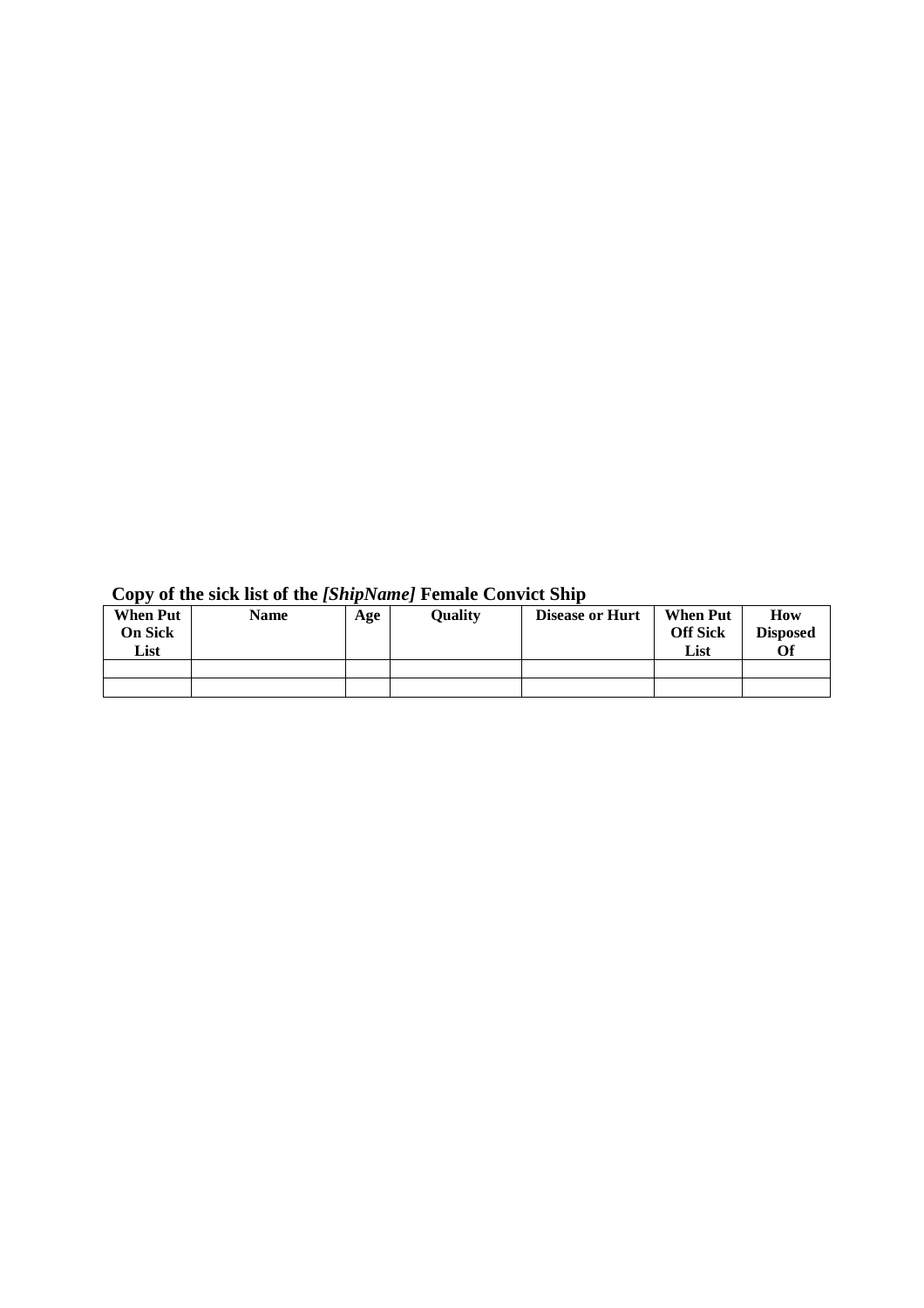**Medical and Surgical Journal of Her Majesty's Convict Ship** *[ShipName]* **between the [from date] and the [to date] during which time the said shop has been employed in a voyage from [departure place] to Hobart Town, Van Diemen's Land** 

**A Nosological Synopsis of the Sick Book kept during the Period of this Journal, in conformity with the 30th Article of the Surgeons' Instructions.**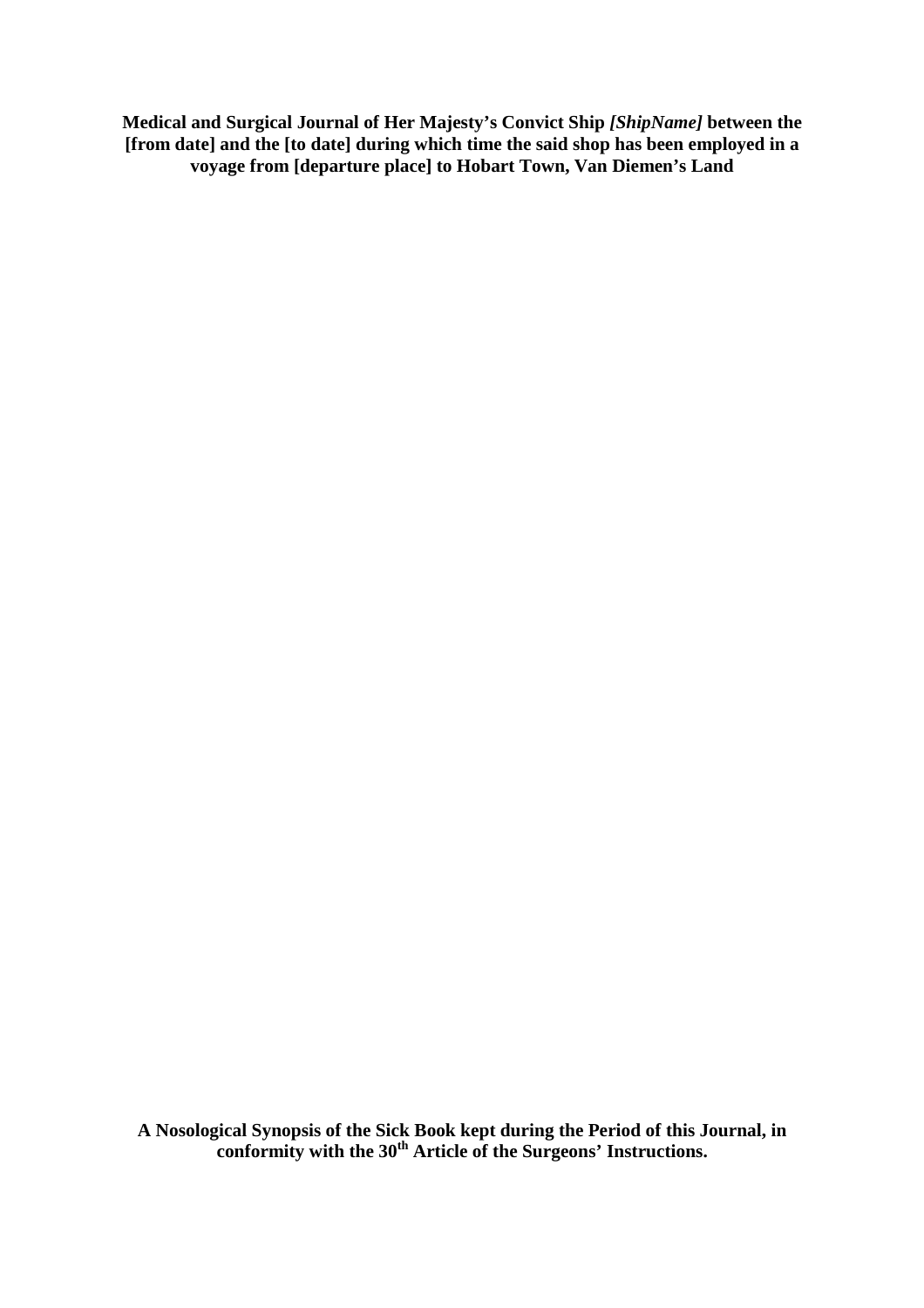|                                                  | <b>Numbers</b> |                       |                         |               |           |           |                                                         |
|--------------------------------------------------|----------------|-----------------------|-------------------------|---------------|-----------|-----------|---------------------------------------------------------|
| <b>Diseases</b><br><b>Nosologically arranged</b> | <b>Total</b>   | Discharged to<br>Duty | Sent to the<br>Hospital | Died on board | Invalided | Remaining | Nos. of such Cases<br>as are detailed in<br>the Journal |
| Pyrexiae                                         |                |                       |                         |               |           |           |                                                         |
| Ord. I. Febres.                                  |                |                       |                         |               |           |           |                                                         |
| Internulleates Quotutiana                        |                |                       |                         |               |           |           |                                                         |
| Tertiana                                         |                |                       |                         |               |           |           |                                                         |
| Continua Synochus                                |                |                       |                         |               |           |           |                                                         |
| Typhus                                           |                |                       |                         |               |           |           |                                                         |
| Ord. II. Phlegmasiae.                            |                |                       |                         |               |           |           |                                                         |
| Phlogosis                                        |                |                       |                         |               |           |           |                                                         |
| Pneumonia                                        |                |                       |                         |               |           |           |                                                         |
| Rheumatismus<br>Cynanche                         |                |                       |                         |               |           |           |                                                         |
| <b>Bronchitis</b>                                |                |                       |                         |               |           |           |                                                         |
| Opthalmia                                        |                |                       |                         |               |           |           |                                                         |
| Ord. III. Exanthemata.                           |                |                       |                         |               |           |           |                                                         |
| Variola                                          |                |                       |                         |               |           |           |                                                         |
| Rubeola                                          |                |                       |                         |               |           |           |                                                         |
| Erysipelas                                       |                |                       |                         |               |           |           |                                                         |
| Vaccina                                          |                |                       |                         |               |           |           |                                                         |
| Ord. IV. Haemorrhagiae                           |                |                       |                         |               |           |           |                                                         |
| Haemoptysis                                      |                |                       |                         |               |           |           |                                                         |
| Phthisis incipiens                               |                |                       |                         |               |           |           |                                                         |
| Phthisis cosfirmata                              |                |                       |                         |               |           |           |                                                         |
| Ord. V. Profluvia.                               |                |                       |                         |               |           |           |                                                         |
| Catarrhus                                        |                |                       |                         |               |           |           |                                                         |
| Dysenteria                                       |                |                       |                         |               |           |           |                                                         |
| Neuroses.                                        |                |                       |                         |               |           |           |                                                         |
| Ord. I. Comata.                                  |                |                       |                         |               |           |           |                                                         |
| Apoplexia                                        |                |                       |                         |               |           |           |                                                         |
| Ord. II. Adynamiae.                              |                |                       |                         |               |           |           |                                                         |
| Dyspepsia<br>Ord. III. Spasmi.                   |                |                       |                         |               |           |           |                                                         |
| Asthma                                           |                |                       |                         |               |           |           |                                                         |
| Diarrhoea                                        |                |                       |                         |               |           |           |                                                         |
| Cohea                                            |                |                       |                         |               |           |           |                                                         |
| Ord. Iv. Vesaniae.                               |                |                       |                         |               |           |           |                                                         |
| Amentia                                          |                |                       |                         |               |           |           |                                                         |
| Mania                                            |                |                       |                         |               |           |           |                                                         |
| Cachexiae.                                       |                |                       |                         |               |           |           |                                                         |
| Ord. I. Marcores.                                |                |                       |                         |               |           |           |                                                         |
| Tabes                                            |                |                       |                         |               |           |           |                                                         |
| Ord. II. Intumescentiae.                         |                |                       |                         |               |           |           |                                                         |
| Anasarca                                         |                |                       |                         |               |           |           |                                                         |
| Ascites                                          |                |                       |                         |               |           |           |                                                         |
| Hydrothorax                                      |                |                       |                         |               |           |           |                                                         |
| Ord. III. Impetigines.                           |                |                       |                         |               |           |           |                                                         |
| Syphilis                                         |                |                       |                         |               |           |           |                                                         |
| Scrophula                                        |                |                       |                         |               |           |           |                                                         |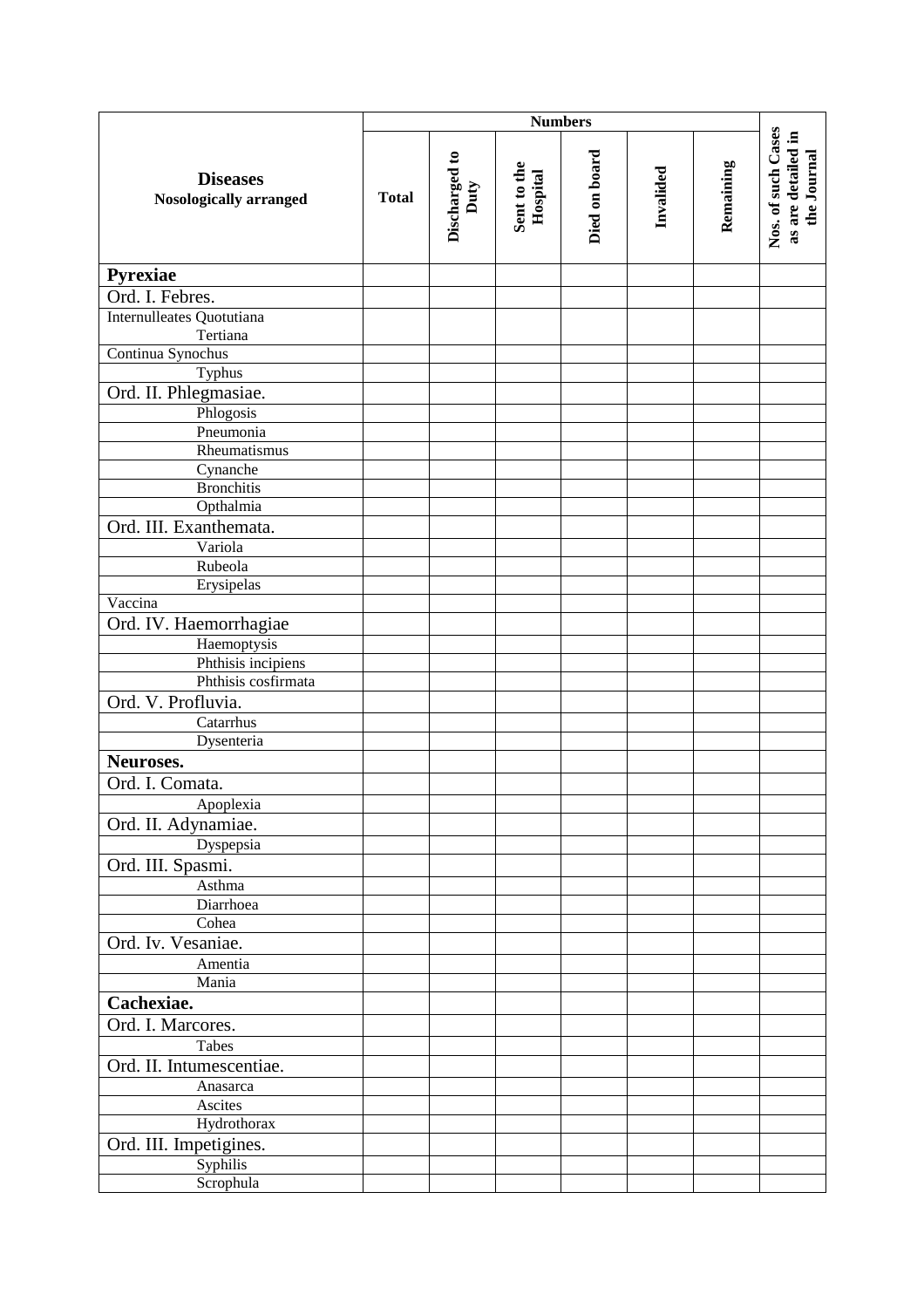| Icterus                                                                                                    |  |  |  |  |  |  |  |
|------------------------------------------------------------------------------------------------------------|--|--|--|--|--|--|--|
| Scorbutus                                                                                                  |  |  |  |  |  |  |  |
| Locales.                                                                                                   |  |  |  |  |  |  |  |
| Ord. I. Dysaethesiae.                                                                                      |  |  |  |  |  |  |  |
| Amaurosis                                                                                                  |  |  |  |  |  |  |  |
| Ord. II. Dysorexiae.                                                                                       |  |  |  |  |  |  |  |
| Ord. III. Dyscinesiae.                                                                                     |  |  |  |  |  |  |  |
| Ord. IV. Apocenoses.                                                                                       |  |  |  |  |  |  |  |
| Gonorrhoea                                                                                                 |  |  |  |  |  |  |  |
| Ord. V. Epischeses                                                                                         |  |  |  |  |  |  |  |
| Ischuria                                                                                                   |  |  |  |  |  |  |  |
| Obstipatio                                                                                                 |  |  |  |  |  |  |  |
| Dysuria                                                                                                    |  |  |  |  |  |  |  |
| Ord. VI. Tumores.                                                                                          |  |  |  |  |  |  |  |
| Aneurisma                                                                                                  |  |  |  |  |  |  |  |
| Ord. VII. Ectopiae.                                                                                        |  |  |  |  |  |  |  |
| Hernia                                                                                                     |  |  |  |  |  |  |  |
| Prolapsus                                                                                                  |  |  |  |  |  |  |  |
| Luxatio                                                                                                    |  |  |  |  |  |  |  |
| Ord. VIII. Dialyses.                                                                                       |  |  |  |  |  |  |  |
| Vulnus                                                                                                     |  |  |  |  |  |  |  |
| Uleus                                                                                                      |  |  |  |  |  |  |  |
| <b>GENERAL TOTAL</b>                                                                                       |  |  |  |  |  |  |  |
| NOTE.—Medical Officers are desired particularly to Notice that the Numbers in each Disease and the general |  |  |  |  |  |  |  |
| Total must not only correspond with the Sick Book, but also with the particulars contained in the several  |  |  |  |  |  |  |  |
| Nosological Returns for the period.                                                                        |  |  |  |  |  |  |  |